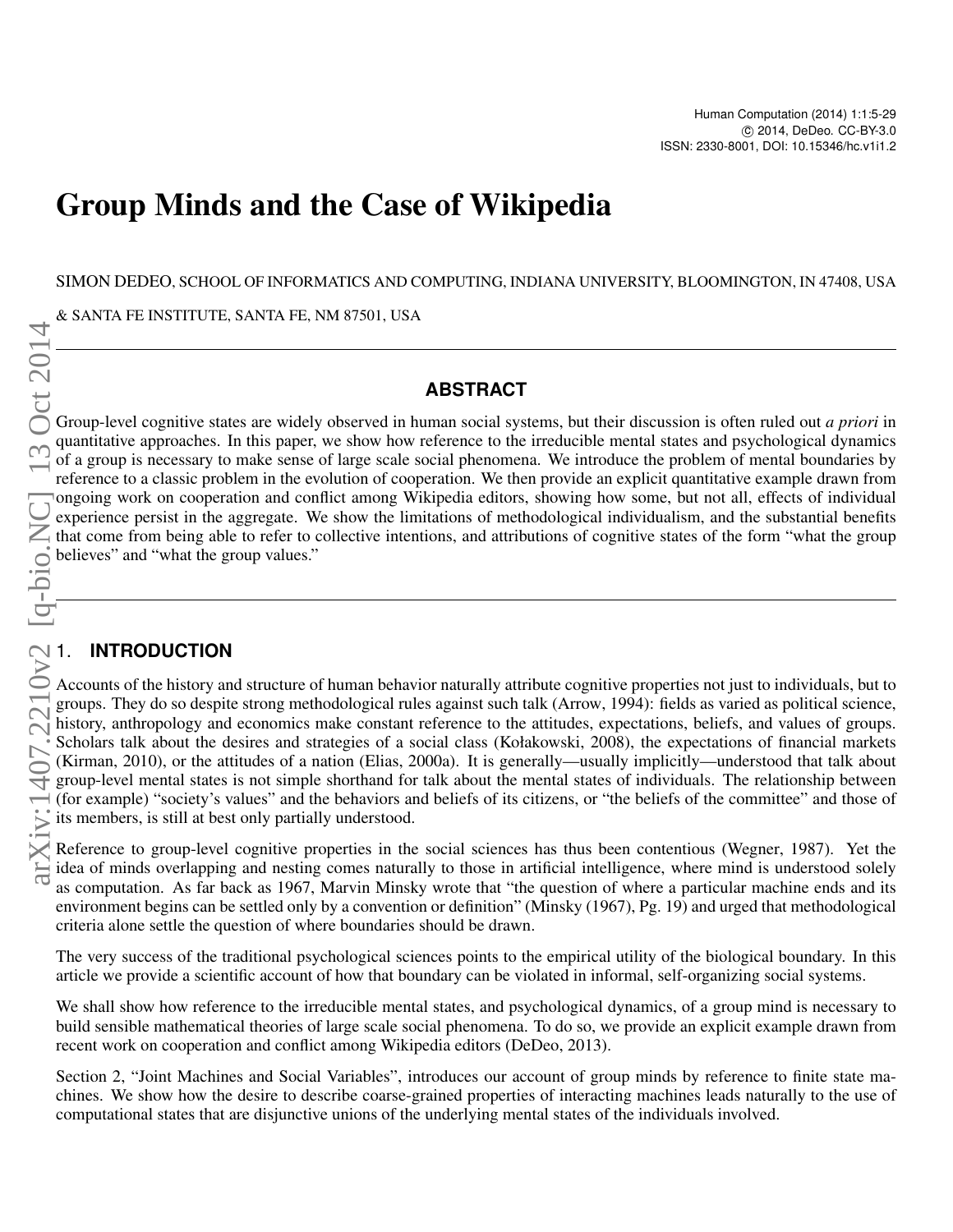Section [3,](#page-3-0) "Group Minds in Wikipedia," provides an empirical example of how the considerations suggested by the toy models of Section [2](#page-1-0) play out the empirical dynamics of cooperation and conflict on Wikipedia. We build intuition for the problem by reference to a finite-state model of behavior among a large group of heterogenous agents, and find the Nash Equilibrium explicitly. We then show how reference to the properties of group minds is essential for a parsimonious account of real-world behavior.

Section [4,](#page-9-0) "Subpopulations and Subminds," shows how, in Wikipedia, features of an individual's experience may, or may not, alter group-level accounts. Wikipedia users can interact in a variety of ways, including via discussion on article "talk" pages. Some forms of interaction leave strong traces at higher levels of organization, while others—including talk page interaction—coarse-grain away.

Section [5,](#page-11-0) "Conclusions", places these results in a larger context, connecting our work to recent work in neuroscience, complex systems, and political science.

In two Appendices, we provide additional detail on our statistical methods, and on an interesting subtlety in the use of reverts to study conflict on Wiki-like systems.

# <span id="page-1-0"></span>2. **JOINT MACHINES AND SOCIAL VARIABLES**

Finite-state machines provide our first example of the transition from individual to group-level accounts of cognition.

Such machines model individuals as cognitively-limited transducers: conditional upon an environmental input and the current internal state, the individual produces a behavioral output and changes state. As the name suggests, the individual has only a finite number of possible internal states, and thus an explicitly bounded number of response-patterns. Such machines provide a highly simplified account of cognition, with internal states associated with a mental state or "disposition".

The famous "tit for tat" (T4T) solution for iterated prisoner's dilemma is a particularly simple example. Written as a finitestate machine, T4T has two internal states, C and D, which both name the internal state and dictate the machine's next action, cooperate or defect. Depending on the action previously observed, it shifts between these two states (Fig. [1a](#page-2-0)). An opponent's defection (d signal) in the current round shifts the machine to state D, and it will defect in the next round.

# 2.1. **Joint Machines and Computational Macrostates**

The T4T solution gained early attention in the quantitative study of altruism and social cooperation. It did so both because of its natural interpretation in terms of (stylized) facts about social conventions, and because of its behavior under noise: T4T is "forgiving", and allows opposing strategies to recover from an accidental defect.

This can be seen in Fig. [1\(](#page-2-0)b), where we show the *joint machine* that emerges when two T4T strategies interact on a noisy channel. Each state of Fig. [1\(](#page-2-0)b) corresponds to a joint specification of the underlying computational states of the two individuals. With some probability  $\varepsilon$ , a transmitted symbol is flipped to its opposite; it is this flipped symbol that is both received by the other machine and determines the payoff in that round. Noise can send a cooperative pair into a cycle of alternating, or even mutual, defection, but with non-zero probability of recovering the cooperative solution.

In the T4T joint machine, the states of the system are also causal states of the fine-grained system [\(Crutchfield and Young,](#page-15-4) [1989\)](#page-15-4); knowledge of the current play (*CC* vs. *CD*, and so forth) tells us everything we need to know about the future probabilities of action.

When it comes to building accounts of social systems, we are necessarily concerned with aggregate properties; a theory of social systems is not an account of the complete psychological states of the individuals, but is rather phrased in terms of social variables that summarize the underlying states. As an example, we may be interested not in the dynamics of the individual psychological states of the T4T machines, but only in the (absolute) inequality of outcome. In prisoner's dilemma, the absolute difference in payoff is either zero (for *CC* and *DD*—both "win" or both lose) or ∆ (greater than zero; in the case where one player receives the payoff  $w > 0$ , and the other player receives the "sucker's payoff",  $s < 0$ ).

These coarse-grained equivalence classes define *macrostates* [\(Shalizi and Moore, 2003\)](#page-16-3) of a higher-level theory; the dynamics of these macrostates are effective theories [\(DeDeo, 2011\)](#page-15-5). In the joint-T4T case, the macrostates are, again, causal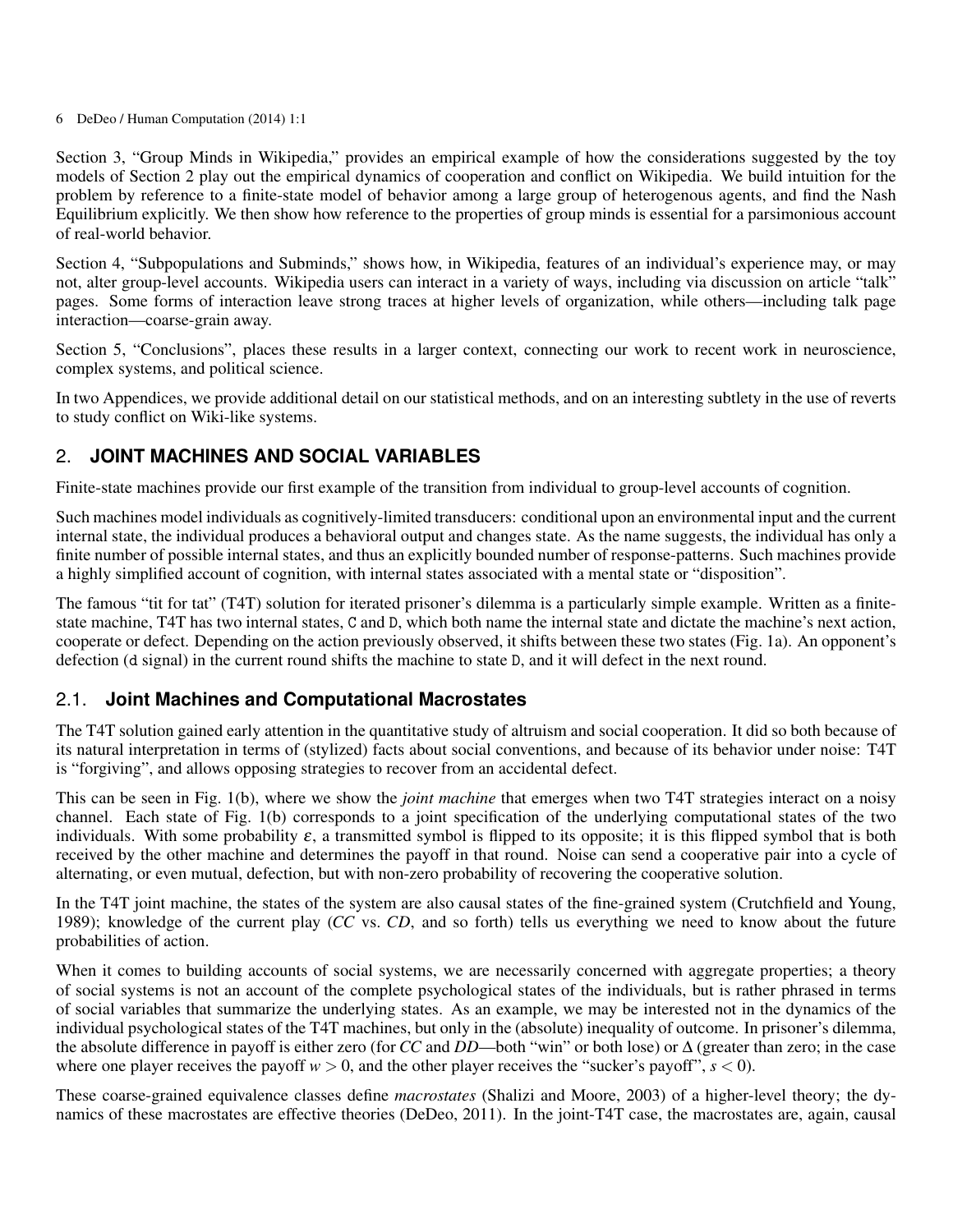<span id="page-2-0"></span>



**Figure** *1. Machines* **and effective theories.** (a):  $\frac{1}{2}$ Figure 1. Machines, joint machines and effective theories. (a): a finite-state machine representing the "tit for tat" (T4T) strategy in prisoner's dilemma. The node labels the move the agent makes; the arrows label the transitions between states *observing the behavior of its opponent. (b): the joint machine describing the interaction of two* made by the agent upon observing the behavior of its opponent. (b): the joint machine describing the interaction of two T4T agents playing in a noisy environment; nodes label the observed behaviors, while arrows are labelled with transition *such that a* c *(respectively,* d*) is flipped to a* d *(respectively,* c*) with probability* <sup>ε</sup>*. (c): a* probabilities. We assume a binary symmetry channel with noise, such that a c (respectively, d) is flipped to a d (respectively, c) with probability  $\varepsilon$ . (c): a coarse-grained machine describing the evolution of a social variable tracking inequality of *higher payoff than the other due to unreciprocated cooperation.* outcome; state 0 when both agents receive the same payoff, and state ∆ when one receives a higher payoff than the other due to unreciprocated cooperation.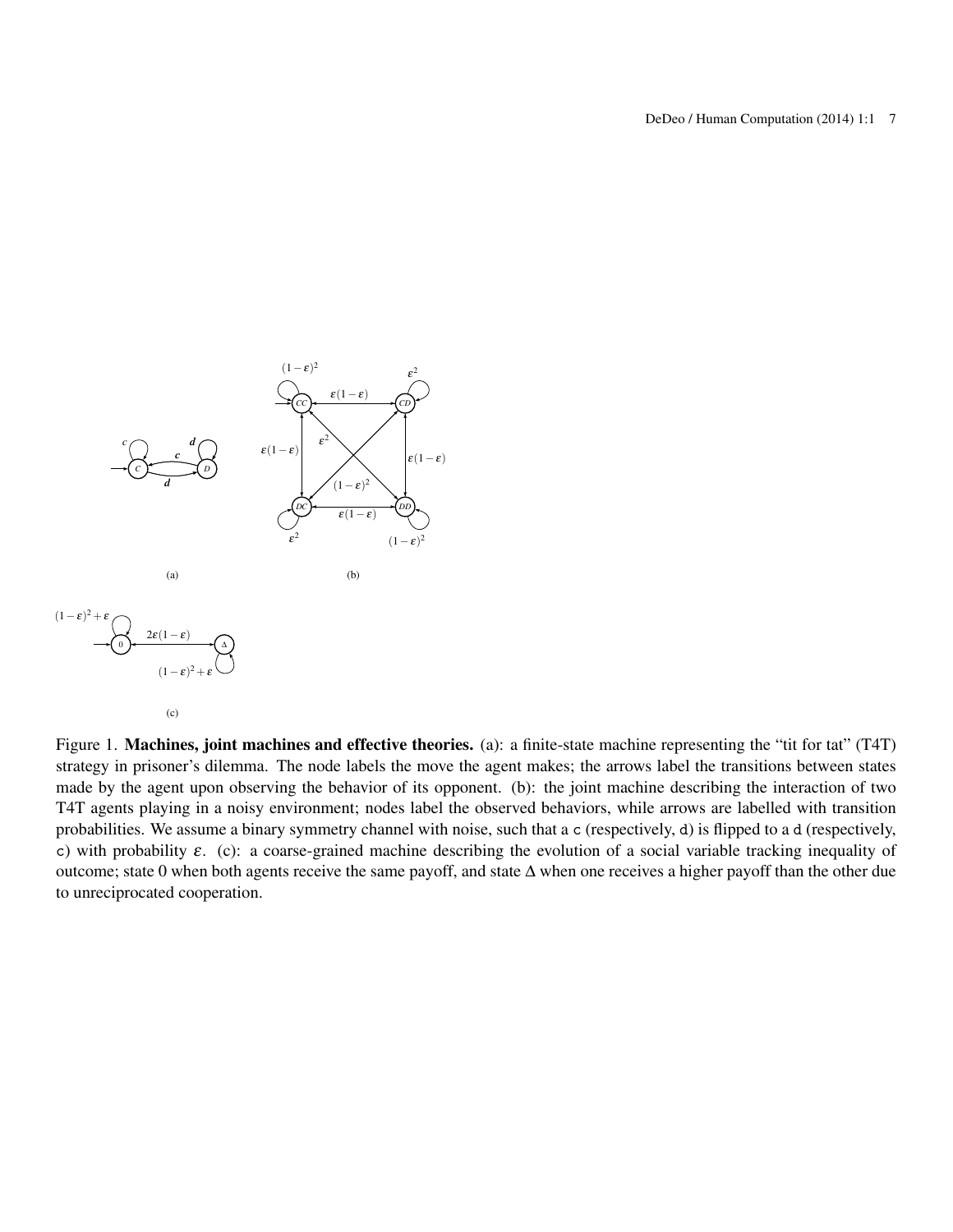states: knowledge of the current payoff inequality tells the observer everything she needs to know about the future behavior of the system. (Macrostates need not be causal states, as can be seen in for a 0/∆ coarse-graining in the interaction of two "tit-for-two-tats" (T42T) strategies, where T42T is defined as "defect if and only if defected against twice in a row.")

A coarse-graining that refers unambiguously to the state of one, and only one, of the two individuals—*e.g.*, a coarse-graining to *CC*-or-*CD* and *DC*-or-*DD*—does *not* provide causal states and thus can, at best, provide only imperfect predictions of future behavior. By contrast, it is easy to construct situations in which the 0/∆ macrostates—and only these macrostates are relevant to a third-party observer. For example, one can augment the prisoner's dilemma with a third player who "wins" if she correctly picks the inequality level. In this case, the third player never has cause to refer to states of the individual players; she need only refer to disjunctive unions (*CC*-or-*DD* vs. *CD*-or-*DC*).

The desire to talk about coarse-grained properties of a system leads us to theories whose basic units are disjunctive unions of joint mental states. In this simple case, there is no need to refer to the properties of individuals; not only is our theory simpler when we work at the group-level, we lose no predictive power.

# 2.2. **From Machine to Mind**

The previous section provided a toy example of the Minsky intuition: that computational accounts of behavior may remain agnostic about the boundaries between interacting systems. We have further shown how the social variables relevant to a third agent may mean that the relative computational states of the system do not uniquely and separately identify the mental states of individuals.

Finite-state accounts, however, leave much to be desired. They provide no real space for intentionality, or the "aboutness" of internal states; it is only by strained analogy, for example, that one can claim a finite-state machine believes something about its environment.

In addition, our use of only two (or three) individuals allows us to demonstrate only a very limited gain from reference to joint mental states. Let us take an informal example. One might refer to a store as "friendly" if at least one of its two clerks decides to help. But such an attribution, of a mental state (willingness to help) to a group agent ("the store"), provides little gain over and above the statement that "at least one of the two clerks was willing to help", and this latter statement makes no reference to mental properties other than those of the individual agents.

Finally, it is hard to see in these simple examples how someone could come to know the macrostate without coming to know the microstate. The reason I call a store friendly is precisely because I've observed a "normal" mental property of one of the clerks, and similar objections would appear to apply in any natural account of coming to know the macrostates of Fig. [1\(](#page-2-0)c).

When both the number of individuals and the space of possible behaviors is small, in other words, talk of group minds may be easily schematized—but provides only limited benefit. In the next section, we will see how they become essential in the description of large-scale social phenomena.

# <span id="page-3-0"></span>3. **GROUP MINDS IN WIKIPEDIA**

In this section, we will demonstrate that observed behavior on Wikipedia urges us to postulate the existence of group-level cognitive states and laws.

We first present a game-theoretic analysis of conflict on Wikipedia. We then show how the observed phenomenology requires us to modify and extend the simple assumptions of this game. We show how these extensions lead us to an account of group cognition that is not simply reducible to that of the individuals involved.

# 3.1. **The Wikipedia System**

Founded in 2001, the online encyclopædia Wikipedia has been a source of scholarly attention for over a decade [\(Bar-Ilan](#page-15-6) [and Aharony, 2014\)](#page-15-6). While the legally-recognized Wikimedia Foundation has on the order of 100 employees, day-to-day behavior of the 10<sup>5</sup> volunteer editors is guided by a set of overlapping policies, guidelines, permanent and *ad hoc* committees,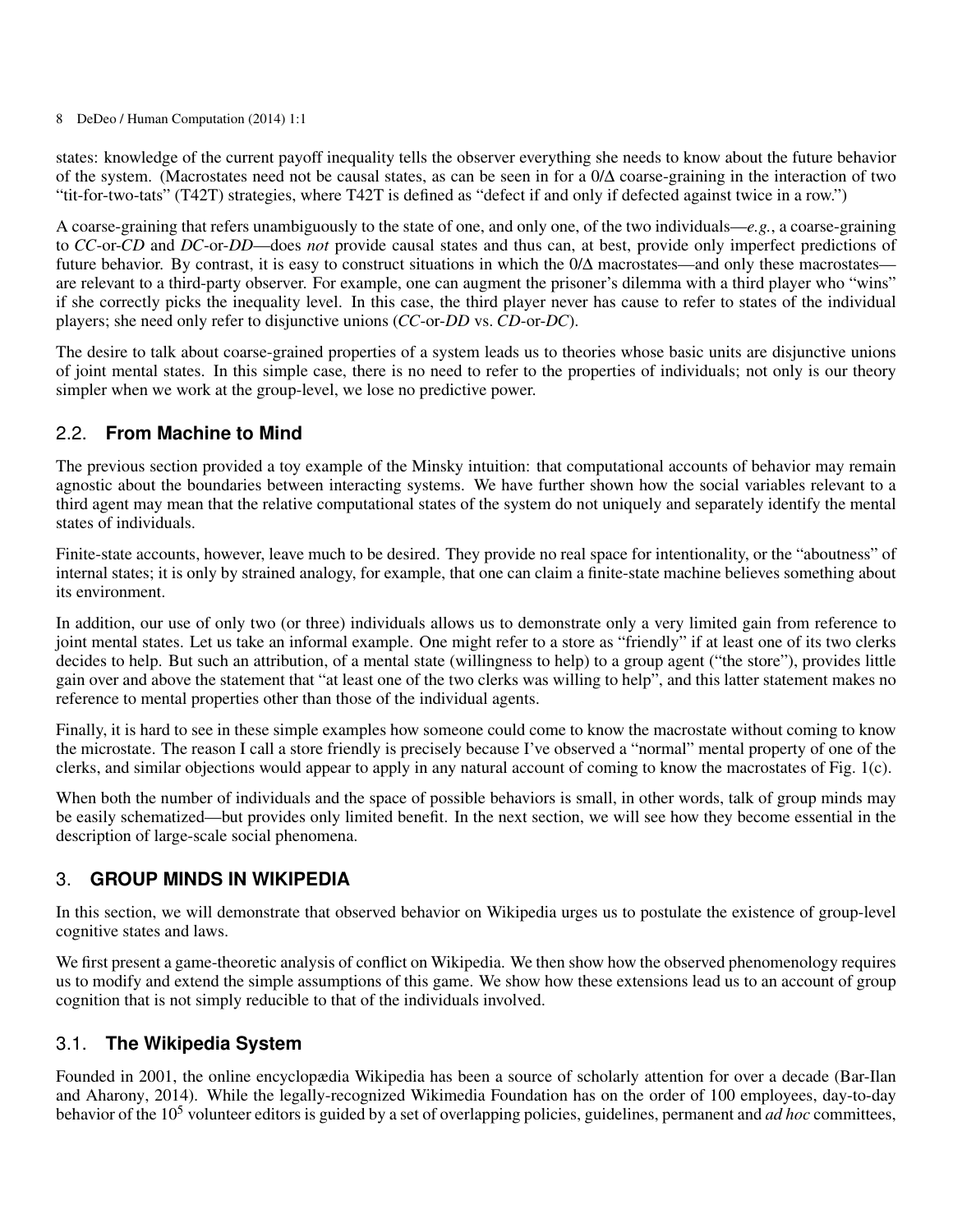formal and informal rules, a range of behavioral norms and cultural practices, and (perhaps most importantly) the pragmatic expectations pseudonymous users form of each other.

Such a large population ends up a cohesive, though far from conflict-free, culture that has been the source of ethnographic studies [\(Reagle, 2010;](#page-16-4) [Jemielniak, 2014\)](#page-15-7), interventional experiments (*e.g.*, [Kiesler et al.](#page-15-8) [\(2012\)](#page-15-8); [Towne et al.](#page-16-5) [\(2013\)](#page-16-5)) and quantitative observational studies (*e.g.*, [Lam and Riedl](#page-16-6) [\(2009\)](#page-16-6); [Welser et al.](#page-16-7) [\(2011\)](#page-16-7); [Greenstein and Zhu](#page-15-9) [\(2012\)](#page-15-9)). From around 2006 to 2012, the number of "active" volunteer editors ranged between 20,000 and 60,000; the plateau and then decline in the number of users identified by [Halfaker et al.](#page-15-10) [\(2012\)](#page-15-10) points to the long-term evolution of a project that six years previously underwent rapid growth.

## 3.2. **Social Norms, Page Reverts, and a Square-Root Law**

To study the characteristics of this system, we focus on the page-by-page time-series of "reverts" in the encyclopedia. Reverts—informally, when one editor "undoes" the work of another—are an excellent tracer of short-term conflict [\(Kittur](#page-15-11) [and Kraut, 2010\)](#page-15-11); they also play a central role in the social norms of the larger Wikipedia community, where users discuss "Edit Warring" (repeated undoing of other's work) in depth, and the "three revert rule" (do not revert more than three times on a single page) makes direct reference to the behavior as a bright line for policy violation.<sup>[1](#page-4-0)</sup> Though necessarily imperfect, automated identification of reverts allows us to track sites of conflict over  $\sim 10^6$  individual actions by  $\sim 10^5$  editors,<sup>[2](#page-4-1)</sup> spread over a set of 62 highly-edited pages.

We focus on the statistics of "continued non-reversion" which we refer to informally as "cooperative runs". In particular, we study how the probability that the next edit will be a revert declines as a function of time since the last revert. The phenomenological form of this law was found in [DeDeo](#page-15-3) [\(2013\)](#page-15-3) to be

<span id="page-4-2"></span>
$$
P(R|RC^k) = \frac{p}{(k+1)^{\alpha}},\tag{1}
$$

where  $P(R|RC^k)$  is the probability that one sees a revert edit after exactly-*k* non-reverting edits, and *p* and  $\alpha$  are constants. Empirically,  $\alpha$  ranges between 0.4 and 0.8, with an average (in our current data-set) of  $0.5 \pm 0.1$ , an approximate inverse square-root scaling of propensity to revert with length of cooperative run.

We are concerned only with how that small section of history, from the recent revert to the current edit, affects behavior; explicitly, our measurements average out over variety of larger contexts that change on longer timescales. This allows us to build up sufficient statistical power to study the detailed structure of the conditional behavior described by Eq. [\(1\).](#page-4-2)

The timescales of these runs are indeed short. Fig. [2](#page-5-0) shows the cumulative distribution of timescales of cooperation for a sample of 171,107 cooperative runs measured over 62 highly-edited pages. Although occasional long-tail events are possible, more than 80% of the time, a page in our sample can not go more than a day without a revert. Only a small number of cooperative runs last longer than a week; many of these observations come from early in the encyclopedia's history, and

<span id="page-4-0"></span><sup>&</sup>lt;sup>1</sup>See [https://en.wikipedia.org/wiki/Wikipedia:Edit\\_warring](https://en.wikipedia.org/wiki/Wikipedia:Edit_warring) (last accessed 3 July 2014). For highly-edited pages, the main exception to non-reverting as a social norm is the case of "obvious vandalism": editors are encouraged to revert contributions that vandalize a page, where vandalism is defined as a "deliberate attempt to compromise the integrity of Wikipedia. Examples of typical vandalism are adding irrelevant obscenities and crude humor to a page, illegitimately blanking pages, and inserting obvious nonsense into a page". See [https://en.wikipedia.org/wiki/Wikipedia:Vandalism,](https://en.wikipedia.org/wiki/Wikipedia:Vandalism) last accessed 6 July 2014. How the community handles vandalism provides a source of background noise to our study—in particular, we are "off by one" in counting the position of the norm-violating action. Vandalism levels are influenced by "page protection", a top-down action that can restrict the editing of articles to different user classes. Early data on protection was not systematically logged, but from 23 December 2004 onwards, Wikipedia software maintained records via version 1.4 of the MediaWiki software (see [https://en.wikipedia.org/wiki/Wikipedia:Village\\_pump\\_\(technical\)/Archive\\_104,](https://en.wikipedia.org/wiki/Wikipedia:Village_pump_(technical)/Archive_104) last accessed 6 July 2014). The protection status of the George\_W.\_Bush page changed 243 times between then and 3 July 2014; over the same period, the page saw 6,339 non-reverting runs. At most, therefore, less than 4% of non-reverting runs had continuation probabilities influenced by changes in top-down regulation.

<span id="page-4-1"></span><sup>&</sup>lt;sup>2</sup>For the 979,426 editing actions in our set, we have 224,080 "users"; despite Wikipedia norms that encourage the use of a single, named account, 140,196 are identified only by IP address, and 83,884 by username.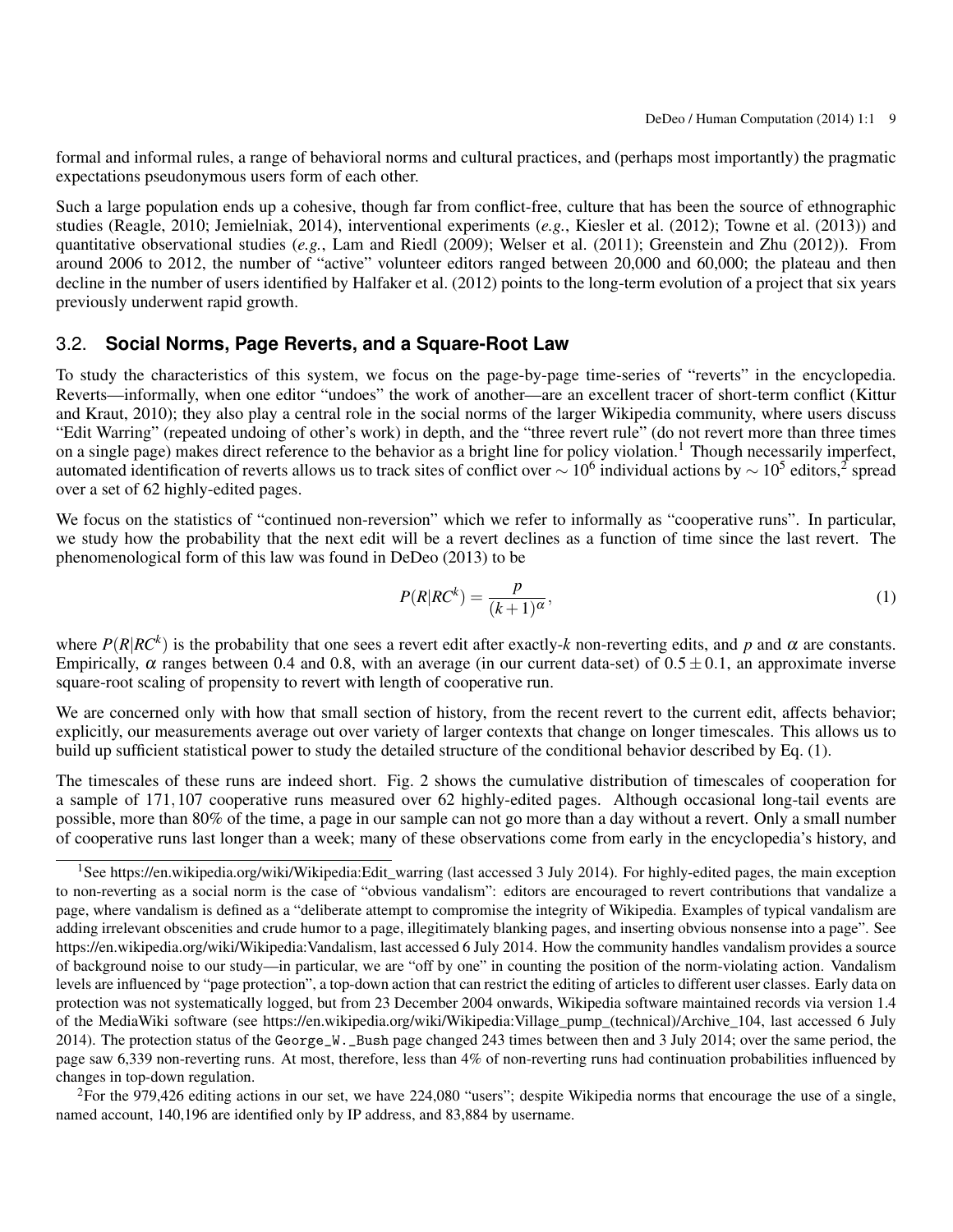<span id="page-5-0"></span>

Figure 2. Cooperation is rapid... Most cooperative runs last less than twenty-four hours. Plotted is the cumulative distribution of clock-times, for 171,107 *RCkR* runs measured on 62 highly-edited pages, showing that the timescales over which we measure behavioral changes are usually much shorter than day-to-week timescales of exogenous events, and the week-to-year timescales of Wikipedia policy changes.

concern less controversial topics. On the other extreme, a small fraction of cooperative runs (2.5%) are over (*i.e.*, terminated by a revert) in less than a minute.

Cooperative events are not only reasonably rapid, but also highly social. Fig. [3](#page-6-0) shows the distribution of the number of users involved in these runs. For *k* > 1, over 85% of all runs involve at least three users, and the longest runs can draw in dozens. Interactions over and above the commonly-studied dyadic, or pair-wise, case are essential to the phenomenology we observe.

This sociality involves users who may engage for only short periods. Fig. [4](#page-6-1) shows the cumulative distribution of "residence times"—the elapsed time between the first and last edit made by a particular user on a particular page. While the timescale of user engagement is broad, spanning nearly eight orders of magnitude, more than half of users have a total engagement time of less than a day.

We will return to these three facts—concerning the rapidity, sociality, and turnover of the community—when we come to modify and extend the simple game-theoretic account we present in the following section.

# <span id="page-5-1"></span>3.3. **The Assistance Stage Game for Wikipedia**

This section presents a game theoretic model of revert behavior on Wikipedia. Such a rational-choice account will provide a guide for how to map, in a rigorous fashion, cognitive states—beliefs about the world—to actions. As we shall see, these standard models fall short of describing real-world behavior: they require us to believe implausible facts about individuals.

We model the decision problem faced by users as a game of perfect, but incomplete, information [\(Kreps, 1990\)](#page-16-8). Our model is emphatically *minimal*: rather than propose a full account of the motives and contexts for individual editors, we construct a parsimonious account consistent with the most basic facts about interaction on Wikipedia.

In particular, we introduce three important facts that constitute distinctive features of Wikipedia-like systems.

Firstly: no top-down agency chooses which user next edits a page. The order in which users edit, and the identity of who will edit next, is uncertain. In this first analysis we approximate the arrival of users as an IID process.

Secondly: the page history is visible to users; individuals are aware when those who come before have chosen to revert. This defines the information available to users.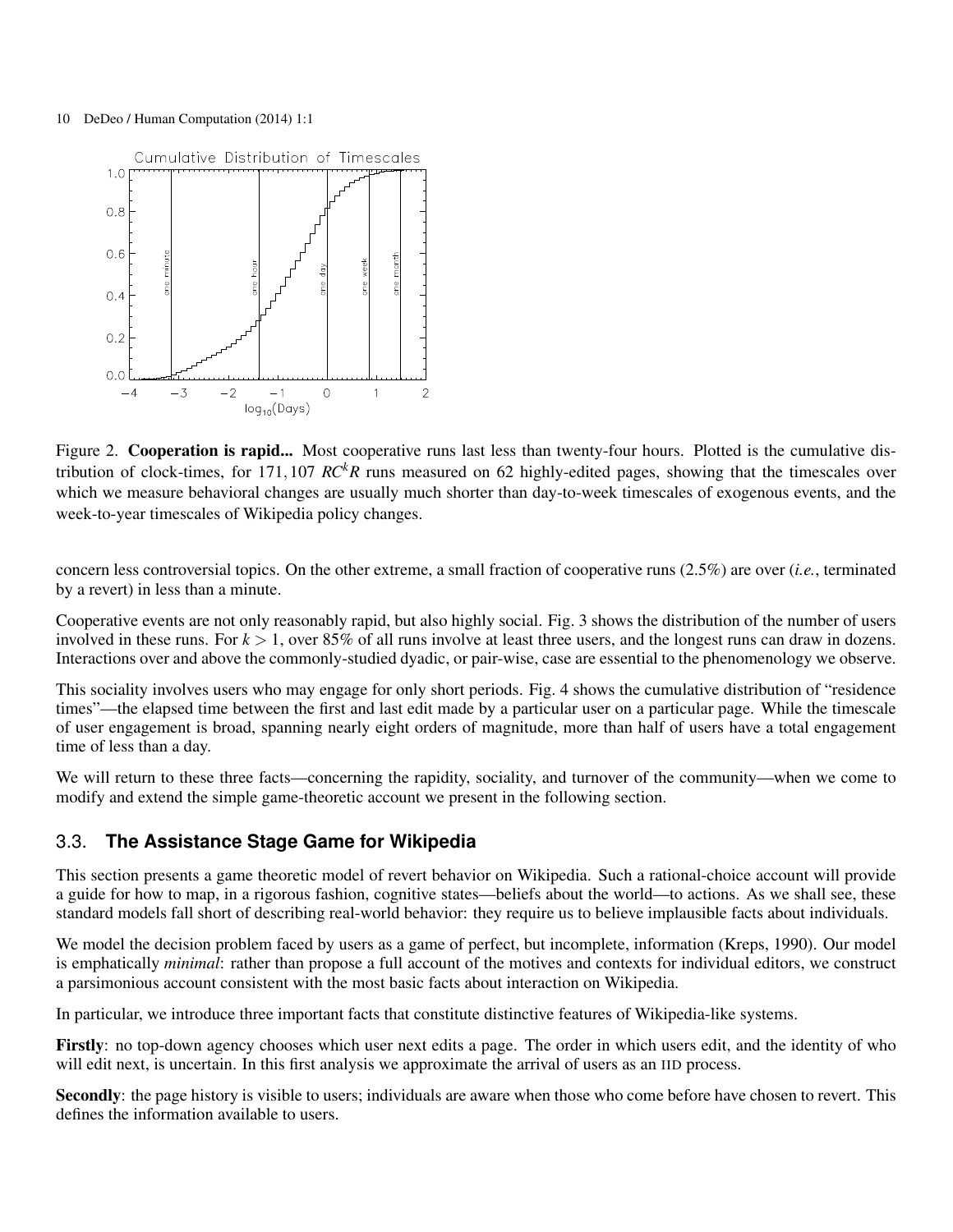<span id="page-6-0"></span>

Figure 3. ...and social. Most cooperative runs involve multi-user interactions. Over 85% of all runs with  $k > 1$  involve at least three parties; for longer runs, *RCkR* with *k* greater than five, over 97% of interactions involve at least three parties. The very longest runs, *k* > 20, involve a median of twelve editors. Here we count the unique users responsible for the *k C* edits and the terminal *R*, so that (for example) a run of length  $k = 2$  can have at most three unique editors.

<span id="page-6-1"></span>

Figure 4. The majority of users have only short-term engagement with a page. Plotted here is the cumulative distribution of user longevity—the length of time that elapses between the first and last observed edit on a page—over 62 highly-edited pages. More than half of users have a total engagement time of less than a day; only a small fraction (less than 10%) of users are engaged with editing a page for more than a year.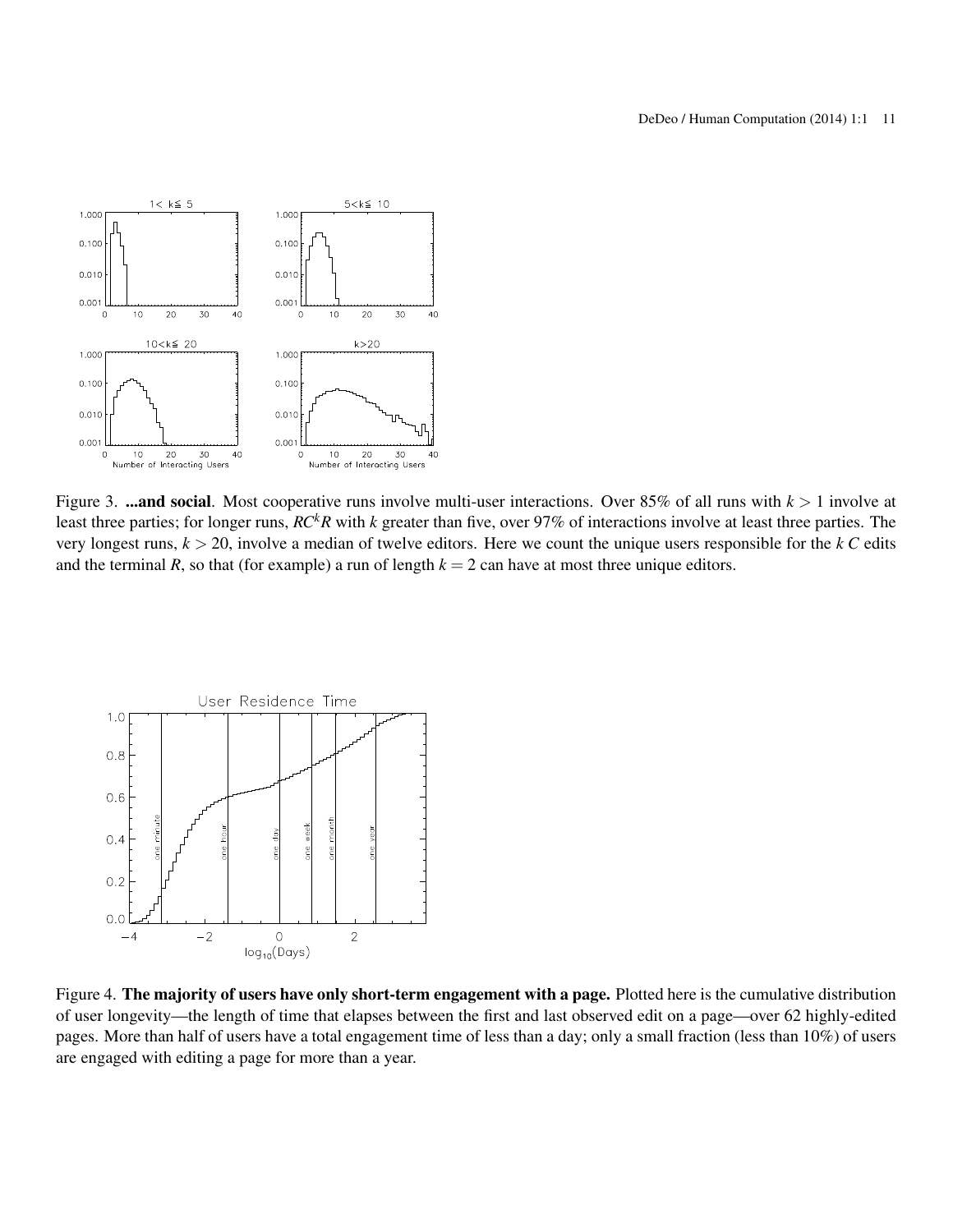Thirdly: individuals have only incomplete information about the motives and desires of their fellow users. We model this incompleteness as an uncertainty about whether the next user will perceive the revert/don't-revert choice as (on the one hand) a problem of misaligned incentives or (on the other) a problem of aligned incentives and mutualism.

While these facts capture the sources of knowledge and uncertainty most relevant to system function, they are only imperfectly observed in the real world. In Sec. [4,](#page-9-0) below, we critically evaluate the relaxation of the third, and strongest, assumption.

For now, given these assumptions, we construct an extensive-form stage game with a randomly-selected individual making a single choice: to revert  $(R)$ , or cooperate  $(C)$ . Her payoff for this move is the sum of two games, one played with the individual who edited just-previously, and the other played with the next editor to appear. The payoff matrix of each game is of the form

$$
\begin{array}{c|c}\n & C & R \\
\hline\nC & c + \varepsilon \theta_1, c + \varepsilon \theta_2 & s + \varepsilon \theta_1, w \\
R & w, s + \varepsilon \theta_2 & 0, 0\n\end{array}
$$
\n(2)

where  $\varepsilon$  is a constant,  $0 < c < w$ , and  $s < 0$ . We model a heterogeneous population of players using  $\theta_1$  and  $\theta_2$ , independent random variables drawn uniformly between zero and unity. These are chosen once (and for all time) for each player, and boost the payoff associated with the normative action.

As an example, say that the player in question, Alice, chooses to not to revert; say further that the previous player, Walrus, also chose not to revert; say finally that the player after Alice, Carpenter, responds to Alice by choosing to revert. Alice's payoff is  $(c+\epsilon\theta_1) + (s+\epsilon\theta_1)$ . This is her *CC* payoff from cooperating with Walrus, plus the negative "sucker's payoff", *s*, from being reverted by Carpenter. On making her move, Alice is aware of Walrus's choice, but does not know the identity (or move choice) of the next player.

Depending on the value of  $\varepsilon$  and  $\theta_1$ , Alice's payoff might be positive (because of her cooperation with Walrus, and a general desire to follow social norms against reverting), or negative. Meanwhile, we do not know what Carpenter's final payoff will be until the player after him makes a move, but we know that it is either *w* (if the next person reverts) or 2*w* (if the next person cooperates).

The random variable governs the uncertainty a user has about her fellow-user's perception of the game; to be clear, Alice knows her  $\theta$  value (and thus whether she likes to revert others, or prefers to find a cooperative solution), but does not know the character of the next editor. When formulating her strategies for play, therefore, she will have to estimate her utility in the face of uncertain knowledge of others.

## <span id="page-7-1"></span>3.4. **What Alice Believes about Walrus and the Carpenter**

We can make Alice as intelligent as we like, but what sets the complexity of her behavior are the beliefs she holds about the people she encounters.

We shall (at first) give Alice uncharitable views of the sophistication of her fellow editors. In particular, we shall have her believe that editors condition their behavior solely on whether the previous editor did, or did not, revert. She has, in other words, two beliefs: β*<sup>c</sup>* (the probability that the next editor will revert her, given that she cooperated) and β*<sup>r</sup>* (the probability that the next editor will revert her, given that she reverted).

Let us say the previous editor, Walrus, cooperated. Then Alice's best response (she will reason) is to cooperate if and only if

<span id="page-7-0"></span>
$$
(c + \varepsilon \theta_1) + [(c + \varepsilon \theta_1)(1 - \beta_c) + (s + \varepsilon \theta_1)\beta_c)] > w + w(1 - \beta_r).
$$
\n(3)

This inequality should be easy to read; the first term (on the LHS) is the benefit to cooperating with Walrus; the second term (in square brackets) is the expected benefit to cooperating with the next editor, given expectations about the next editor's strategies. The third and fourth terms (on the RHS) are (respectively) the (now known) payoff from reverting Walrus, and the expected gain given the possibility that the next user will cooperate (with probability  $1-\beta_r$ ).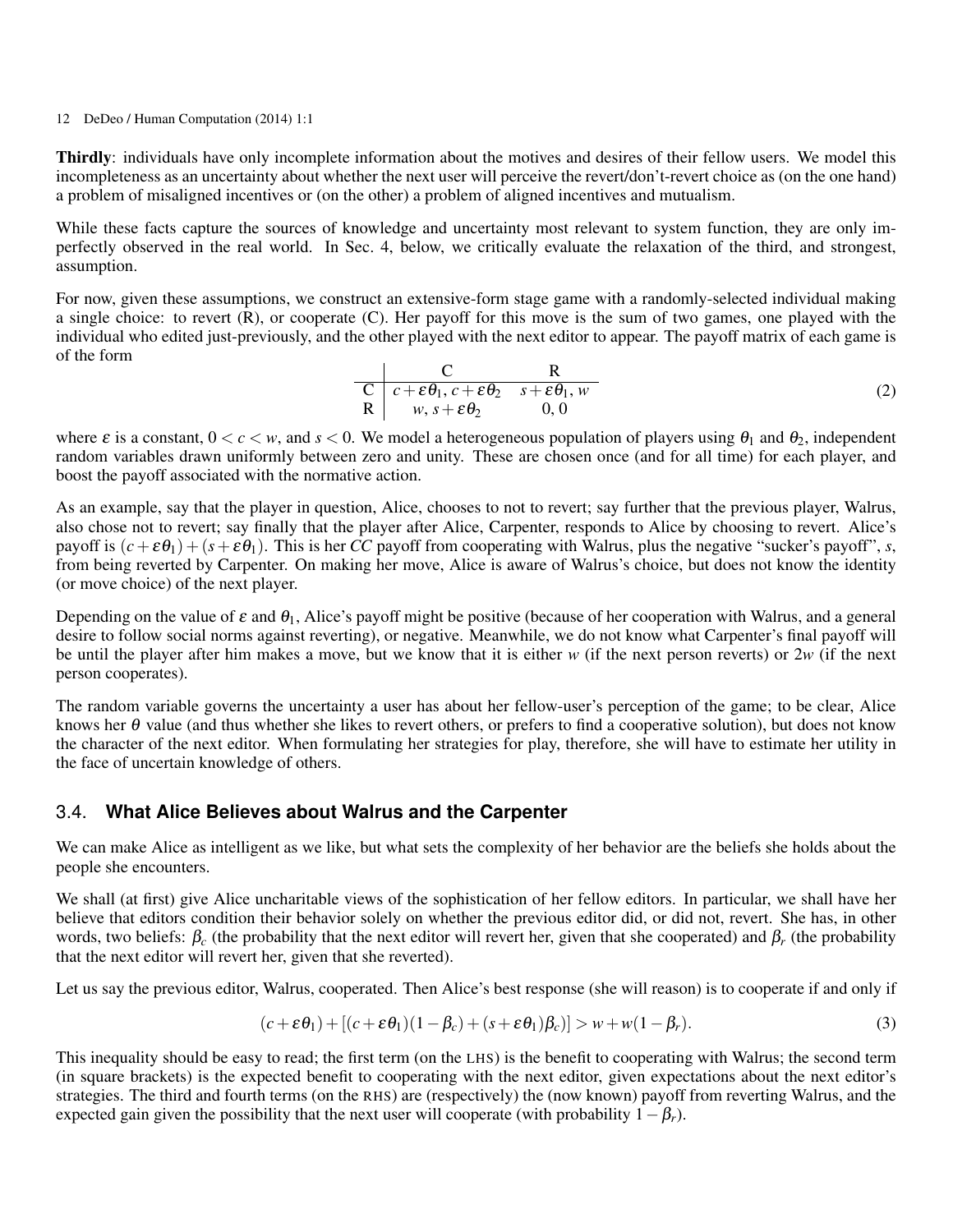Conversely, and by similar reasoning, if Walrus reverted, Alice's best response is cooperation if and only if

<span id="page-8-0"></span>
$$
(s + \varepsilon \theta_1) + [(c + \varepsilon \theta_1)(1 - \beta_c) + (s + \varepsilon \theta_1)\beta_c)] > w(1 - \beta_r). \tag{4}
$$

If Alice has no way of predicting the identity of the next editor, and (furthermore) if she truly believes her fellow editors can hold no more sophisticated a memory than *C*-vs-*R*—among other things, for example, if she believes that editors do not respond to, or cannot perceive, "punishment"—then she might as well choose the action that most benefits her. In other words. Alice herself will adopt the strategy "cooperate after cooperation" if and only if her  $\theta_1$  is such that the inequality of Eq. [\(3\)](#page-7-0) is satisfied; similarly, she will cooperate with a reverter only if the inequality of Eq. [\(4\)](#page-8-0) is satisfied.

The final stage of the argument is to find the fixed point where beliefs about the system lead to actions that maintain the truth of those beliefs.<sup>[3](#page-8-1)</sup> If we ask the population as a whole to reason as Alice does, then the probability that the inequality Eq. [\(3\)](#page-7-0) holds is just the probability that  $\hat{\theta}$  for the individual in question is large enough, in particular that

$$
P\left(\theta_1 > \frac{2(w-c) + \beta_c(c-s) - \beta_r w}{2\varepsilon}\right),\tag{5}
$$

and for beliefs to be consistent with the actions observed, this probability has to equal  $1-\beta_c$ . A similar argument applies to the satisfaction of Eq. [\(4\),](#page-8-0) and, with two equations and two unknowns, we can solve for the self-consistent solution to the beliefs β*<sup>c</sup>* and β*<sup>r</sup>* . The general solution is the ratio of polynomials; for the particular case where the disgruntlement, *s*, on being reverted is equal to  $c - w$ ,  $w - c$  is greater than zero and less than  $\varepsilon$ , and  $\beta_c$  and  $\beta_r$  are equal, the expected behavior is particularly simple,

<span id="page-8-2"></span>
$$
P(R|C) = P(R|R) = P(R|RC^k) = \frac{w - c}{\varepsilon},
$$
\n<sup>(6)</sup>

where  $(w-c)/\varepsilon$  is a constant.

We emphasize that Eq. [\(6\)](#page-8-2) is *clearly incompatible* with the observed phenomenology, Eq. [\(1\).](#page-4-2) This is to be expected: the assistance stage game makes assumptions that we believe are naturally violated in the real world.

However, Eq. [\(6\)](#page-8-2) does give us a clear account of how we can alter the model by hand. All we have to do is make  $\varepsilon$  a function of *k*—indeed, a very simple function of *k*,  $\varepsilon(k) \propto (k+1)^\alpha$ —and we can recover Eq. [\(1\)](#page-4-2) instantly. Such systematic shifts in  $\varepsilon$ can not be accounted for by the stage game we present above; to explain them we must violate some or all of the assumptions above.

In the next section, we discuss exactly what this violation means for our understanding of cooperation on Wikipedia, and the ways in which we describe the nature of belief and action in a large-scale social system.

## <span id="page-8-3"></span>3.5. **Three Theses for a Group Mind**

Changing  $\varepsilon$  amounts to doing two things simultaneously. First, it amounts to changing the overall balance in the system: shifting agents away from seeing Wikipedia as a series of one-shot prisoner's dilemma games, and towards a mutualistic viewpoint that sees cooperation, even at risk of revert, as intrinsically good. Second, and equally importantly, it amounts to changing the beliefs that individuals have about others. This simple argument, based on long-understood features of game-theoretic models, suggests the first thesis of this section.

Thesis one*. For behavior to shift in the fashion we observe, both beliefs and desires must change in a systematic fashion.*

Belief change with *k* will naturally occur in the real world. We expect that real Wikipedia users are playing sophisticated strategies, with potentially greater look-back times and sensitivity to features of the system such as the usernames, talk pages, and user pages of the editors currently active. Over the minutes and hours that elapse during the unbroken non-reverting

<span id="page-8-1"></span> $3$ Game Theorists will recognize this as a Markov Perfect Equilibrium [\(Fudenberg and Tirole, 1991\)](#page-15-12).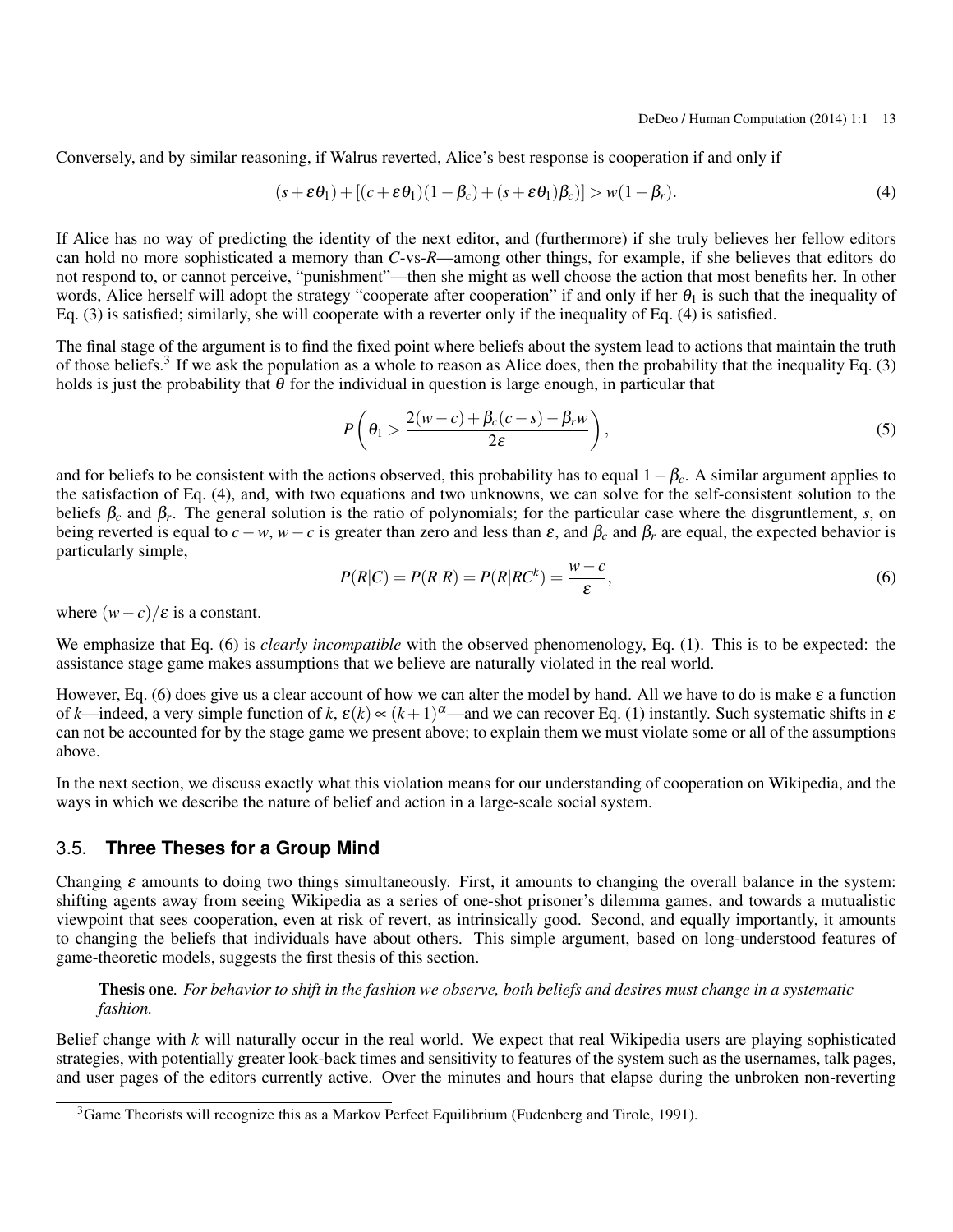sessions we examine here, they will naturally—and in violation of the simple assumptions of the stage game—come to change their future expectations.

We also expect preference change among Wikipedia users. Such change may be endogenously driven—I may simply enjoy cooperating more when others around me appear to be cooperating—or may be due to complicated mechanisms involving reputation effects that we know to be in effect in other public goods games.

Both beliefs and preferences will be driven by the changing state of the page itself. Pages will improve (or degenerate) over time, and the evolving state of the page will drive users (or their programmers, in the case of bots) towards (or away) from cooperation. The IID assumption will fail as changing conditions shift the composition of the pool of active editors.

The rapid formation of these cooperative runs (Fig. [2\)](#page-5-0) suggests that these effects are unlikely to arise from a top-down process; the involvement of multiple users (Fig. [3\)](#page-6-0) allows for multiple distinct mechanisms for belief and preference change, and a variety of outcomes. The timescales of community turn-over for any particular page, shown in Fig. [4,](#page-6-1) further suggests that users do not have sufficient time to model each other one-by-one. Both theoretical and empirical considerations, therefore, suggest we adopt a second thesis:

Thesis two*. The cognitive laws we can infer from Eq.* [\(1\)](#page-4-2) *do not simply reduce to direct accounts of mental states of individual editors.*

Sec. [3.4](#page-7-1) showed us how to infer beliefs and preferences from actions; but both mechanistic and theoretical considerations make it unlikely that these beliefs ("the next person will revert with probability proportional to  $\varepsilon(k)$ ") and preferences ("my desire to follow social norms experiences an increase proportional to  $\varepsilon(k)$ ") correspond to the beliefs or desires of any user whatsoever.

In other words: Alice, Walrus and the Carpenter may be useful explanatory devices, but they do not correspond to any particular users in the real world. Real users are more limited (in the extent to which they can gather information about behavioral patterns), more nuanced in their desires, and likely attribute greater cognitive complexity to each other. However, knowledge and simulation of this reality is unnecessary to describe the behavior we observe.

Together, these two theses—a positive thesis connecting behavior to cognitive state, and a negative thesis preventing direct identification of those cognitive states with those of any individual—urge us to accept a third thesis, and the main result of our paper:

#### Thesis three*. The reliability of Eq.* [\(1\)](#page-4-2) *should be explained by the existence of psychological laws pertaining to group-level mental states.*

Different disciplines have different traditions for talking about mental states and laws of this form. Economics, as mentioned above, has little difficulty referring to the beliefs of "the market" without necessarily attributing these beliefs to any participant [\(Hayek, 1945\)](#page-15-13). Political scientists study core features of civil conflict by reference to group-level values and ideologies, even (and, indeed, particularly) when these conflict with the beliefs of group members [\(Sanín and Wood, 2014\)](#page-16-9). Other fields, such as intellectual history, may talk about such states by reference to an idealized individual, whose cognitive features are understood by comparison to biographical accounts of actual thinkers [\(Hazard, 2013\)](#page-15-14).

# <span id="page-9-0"></span>4. **SUBPOPULATIONS AND SUBMINDS**

Wikipedia norms urge that editor-editor communication take place on the associated talk page of the article in question;<sup>[4](#page-9-1)</sup> meanwhile, users can, and sometimes do, make edits to a page numerous times in a short period. Both of these practices provide information to others about an editor's goals, desires, and level of cooperativity over and above that possible in the stage game above.

<span id="page-9-1"></span><sup>4</sup>See [http://en.wikipedia.org/wiki/Wikipedia:Talk\\_page\\_guidelines](http://en.wikipedia.org/wiki/Wikipedia:Talk_page_guidelines) ("The purpose of a Wikipedia talk page ... is to provide space for editors to discuss changes to its associated article or project page") and<http://en.wikipedia.org/wiki/Wikipedia:Etiquette> ("When reverting other people's edits, give a rationale for the revert (on the article's talk page, if necessary), and be prepared to enter into an extended discussion over the edits in question"). Both pages last accessed 12 September 2014.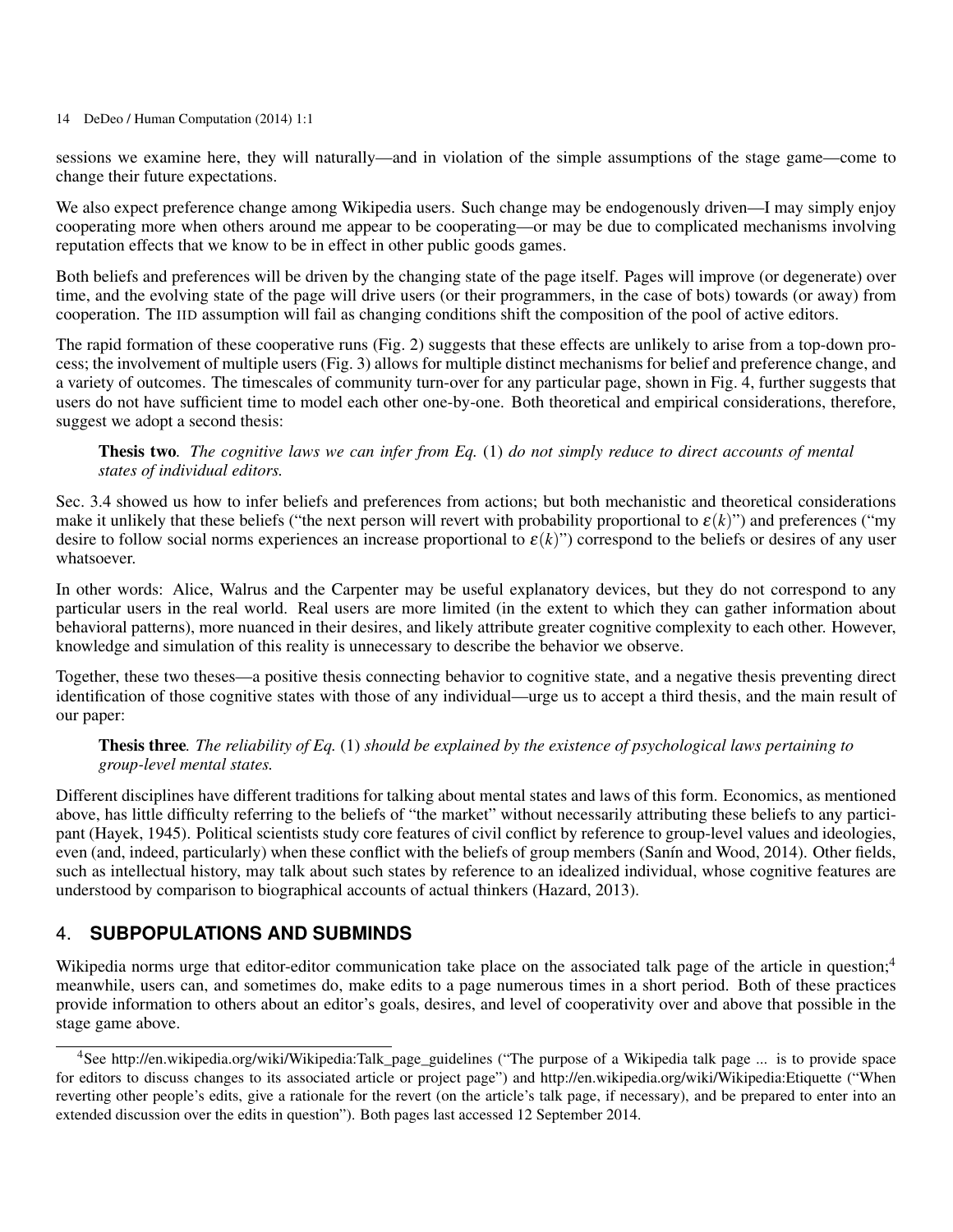<span id="page-10-0"></span>

Figure 5. Users who edit learn faster. Compared to the population as a whole, users who have edited recently (within the last ten edits) begin with similar predispositions (initial cooperativity, *P*(*C*|*RC*)) but shift towards cooperative behavior more rapidly than others. Meanwhile, newly arriving editors tend to be initially less cooperative, and while they do (at the population level) learn to become more cooperative ( $\alpha$  greater than zero), they do so more slowly than those who interact. Shown: distribution of *p* and  $\alpha$  parameters for 62 pages in our data, for all users (triangles; blue  $1\sigma$  range), users who have recently edited (within the last ten edits; diamonds; red  $1\sigma$  range) and newly-arriving users (squares; green  $1\sigma$  range).

To see if these micro-level facts "bubble up" to alter large-scale features of behavior, we can look at how behavior shifts within the subgroup of users who have recently interacted. To do this, we can look at the conditional behavior of this group, using the same phenomenological law of Eq. [\(1\).](#page-4-2) Taking "recent" interaction to mean "within the last ten edits on the page," we can define

$$
P(R|RC^k, \text{int}) = \frac{p_{\text{int}}}{(k+1)^{\alpha_{\text{int}}}}
$$
\n(7)

as the probability that, when a user who has edited the page within the last ten edits performs a *new* edit, that edit is a revert. If the parameters that define  $P(R|RC^k, \text{int})$  and  $P(R|\overline{RC}^k)$  differ, this is a signal that the effective mental states of these subgroups evolve differently.

Fig. [5](#page-10-0) shows, for the 62 pages in our data set, how  $\alpha$  and  $P(C|RC)$  shift when one considers the population as a whole as compared to two sub-populations: editors who have recently (within the last ten edits) made an edit, and those who have not.

Parameters for the two sub-groups show a clear separation. When restricting to those editors who have recently interacted, one finds a similar  $P(C|RC)$ —*i.e.*, a similar disposition at the beginning of a cooperative streak—but a much larger  $\alpha$ . Instead of the square-root law, we find instead that the probability of a revert declines roughly as 1/*k*. Informally, grouplevel dispositions for editors who interact begin similarly, but shift more rapidly towards cooperation. We emphasize that this "learning" describes a process that occurs at the group level—any individual editor has a complex set of beliefs and desires, but their effects can be explained by reference to a collective mental state of the population of which she is a member.

We also consider the effect of "Talk Pages"—associated pages explicitly devoted to the discussion of contentious issues in the page itself. Fig. [6](#page-11-1) shows, for 62 pages in our data set, how  $\alpha$  and  $P(C|RC)$  shift when one considers the population as a whole, and two sub-populations: of editors who have recently (within the last ten edits) made an edit to the corresponding talk page, and those who have not.

Surprisingly, and in contrast to the findings for on-page interaction, we see little difference in behavior between the group of those who have, and those who have not, recently used the talk page. A similar result applies when we extend this window further to include talk page interaction within the past one-hundred edits. Talk does not shift behavior: though we emphasize, in keeping with our focus on group-level dynamics, that this conclusion applies to the joint state of the "talk page users"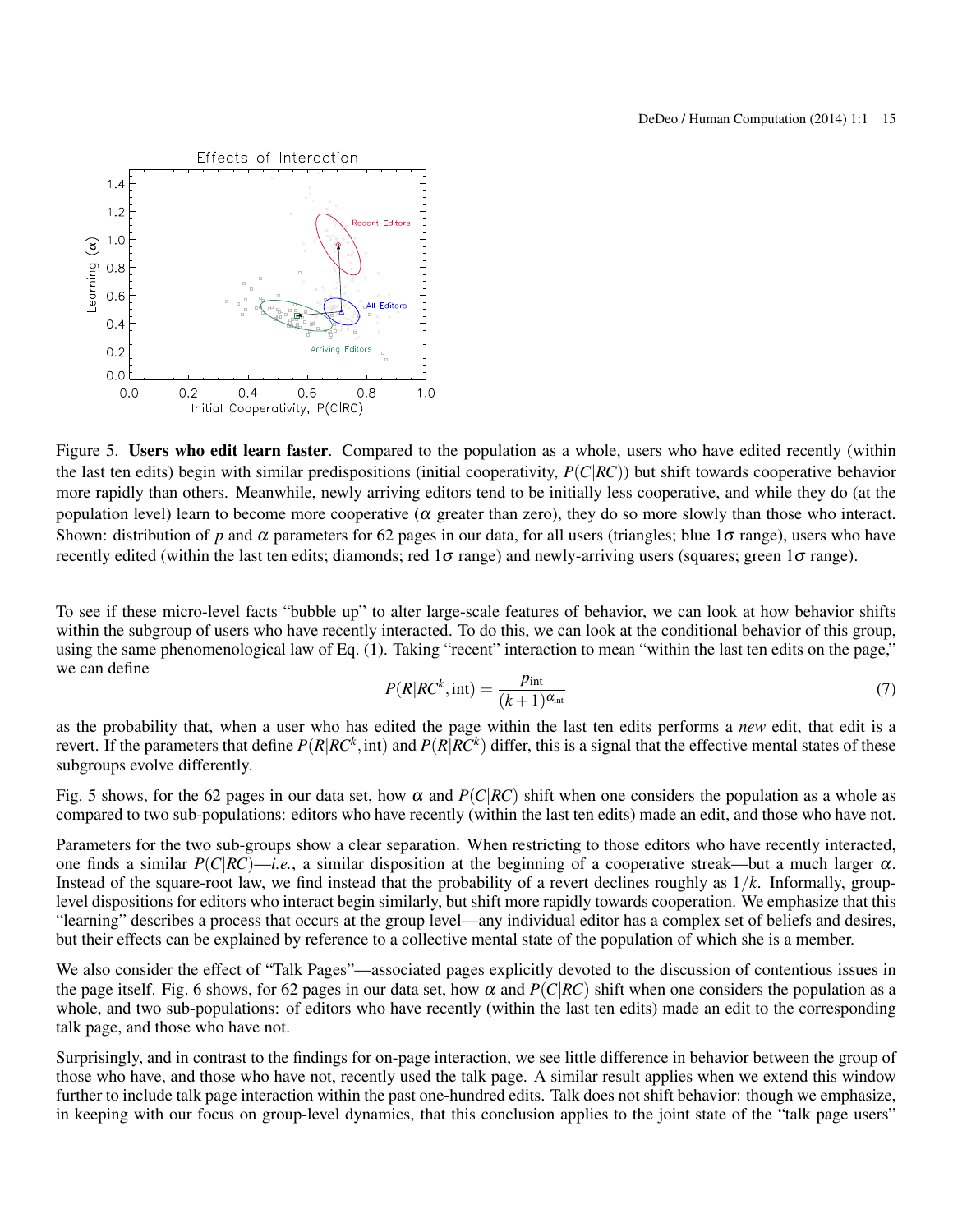<span id="page-11-1"></span>

Figure 6. Talking does not predict cooperation. Users who have edited the article talk page recently (within the last ten edits on the mainpage) are quite similar to the population as a whole. Shown: distribution of *p* and  $\alpha$  parameters for 62 pages in our data, for all editors (triangles; blue  $1\sigma$  range), recent talk page users (diamonds; red  $1\sigma$  range) and non-users (squares; green  $1\sigma$  range).

population, and not to any particular user.

Indeed, it is likely that individual users shift their opinions and beliefs a great deal through the unstructured discussion possible on talk pages. However, these shifts appear not to add together in a coherent fashion and do not leave a strong trace at higher, and more coarse-grained, levels of organization. What shifts preferences and beliefs at the group level is not talk, it seems, but action.

# <span id="page-11-0"></span>5. **CONCLUSION**

This paper has worked through a minimal model of interaction on a large-scale networked social system. We showed how game-theoretic notions provided us a rigorous framework within which to move from observations of behavior to knowledge about beliefs and other mental states. The complex and networked structure of the system strongly suggests that we attribute these states to group-level cognitive processes.

Our basic model for interaction locates the struggle for sociality on Wikipedia in the extent to which users perceive the problem as a one-shot prisoner's dilemma, as opposed to a mutualistic interaction where the greatest benefits accrue to joint norm-following. This places our account of Wikipedia on the continuum between those who identify the origin of social complexity in altruism and group selection, vs. those who see the burden on the side of cognitive ability (see, *e.g.*, extended discussion in [Tomasello](#page-16-10) [\(2009\)](#page-16-10); [Bowles and Gintis](#page-15-15) [\(2011\)](#page-15-15)).

The recursive nature of both problems means that it not only the perception of users that matters, but their beliefs about the perceptions of others, and so forth. The fixed point solution we describe in Sec. [3.3](#page-5-1) implicitly assumes the existence of common knowledge. Real-world studies show that, at best, individuals only approximate such solutions [\(Frey and Goldstone,](#page-15-16) [2013\)](#page-15-16); indeed, results of this form, as well as theoretical arguments against the existence of true common knowledge [\(Gintis,](#page-15-17) [2014\)](#page-15-17), strengthen our thesis two above—not only will individuals have more complex beliefs and shifting desires than the group-level beliefs, but they will reason in some bounded-rational fashion when deciding to act.

That group-level cognitive states appear to obey reasonably simple laws means not only that outside, scientific observers can form parsimonious descriptions of the system. It also means that such knowledge is potentially available to individuals within the system. Reference to "how cooperative the group is" will likely form part of an individual user's reasoning. Such forms of group-level-pattern recognition are known to play a role in both human [\(Gigerenzer and Todd, 1999\)](#page-15-18) and animal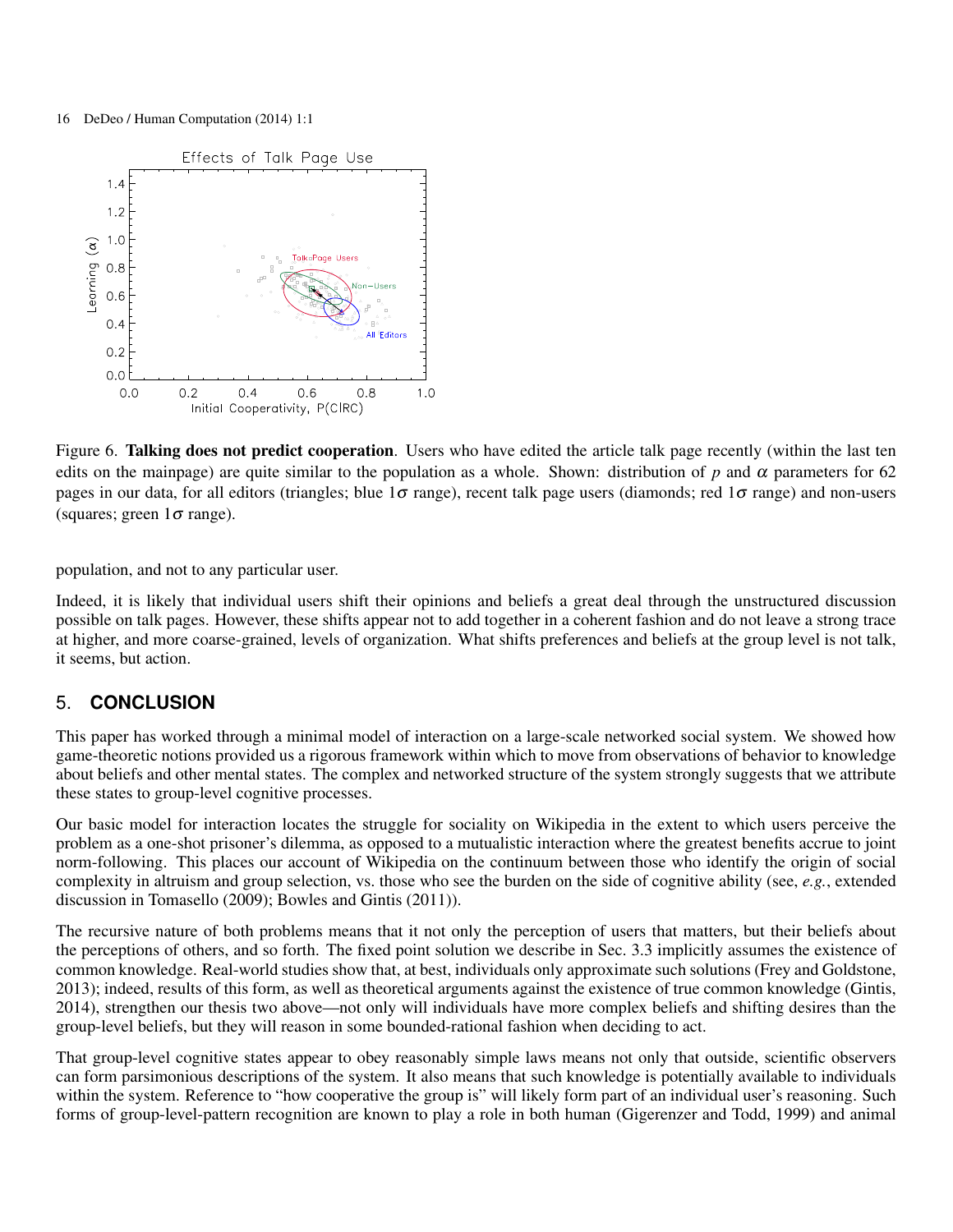sociality [\(Daniels et al., 2012\)](#page-15-19).

As shown in Sec. [4,](#page-9-0) minds may be nested within minds. Discovery of such subgroup structure parallels the distinct subgroup strategies found in animal sociality [\(DeDeo et al., 2011\)](#page-15-20), where triadic and higher-level decision-making is likely to be active [\(DeDeo et al., 2010\)](#page-15-21).

Our results here are complementary to recent work on the quantification of group agency established in a series of influential papers by List and Pettit [\(List and Pettit, 2002,](#page-16-11) [2004,](#page-16-12) [2011\)](#page-16-13). This work establishes that while some limit cases may be trivial (everyone believes X, and so "the group believes X"), theorems on preference aggregation mean that the relationship between individual and group-level mental states is complex. Under List and Pettit's analysis, some groups may fail to be true agents able to form intentional beliefs ("minds," in our language) because of the relations between the individuals that compose these groups. For List and Pettit, the ascription requires that individuals dynamically respond to each other in sufficiently cooperative ways. We have no such constraint, but anticipate that only in groups with sufficiently aligned incentives, or sufficient commitments to norm creation and rule-following, will large-scale cognitive laws be useful sources of knowledge.

Our account is complementary to an influential strand of thought that locates the boundaries of mind—and, in particular, of unitary experience—by reference to the degree of integration between subparts [\(Tononi et al., 1994,](#page-16-14) [1998;](#page-16-15) [Oizumi et al.,](#page-16-16) [2014\)](#page-16-16). There is no question in this case that, at least on longer timescales (hours to days), users do not interact frequently enough via the Wikipedia interface to justify a claim that these cognitive states are accompanied by qualitative experience. The interaction between users and distributed, higher-level properties associated with group-level beliefs has important commonalities with current thinking on the emergence of life [\(Walker and Davies, 2013;](#page-16-17) [Walker et al., 2012;](#page-16-18) [Hoel et al.,](#page-15-22) [2013\)](#page-15-22), and with accounts of multi-level selection in evolutionary systems [\(Traulsen and Nowak, 2006\)](#page-16-19).

Our work connects directly to philosophical accounts of the Group Mind hypothesis [\(Theiner, 2008;](#page-16-20) [Theiner et al., 2010;](#page-16-21) [Theiner, 2013\)](#page-16-22), in as much as it takes the cognitive states of these larger, non-biological units seriously. When individuals interact in sufficiently complex ways, the same reasons for including features of the external, physical world as part of a cognitive process [\(Clark and Chalmers, 1998;](#page-15-23) [Clark, 2008\)](#page-15-24) may apply to the inclusion of the cognitive states of others. These aggregate processes—group minds—will naturally have mental properties that differ from the individual minds out of which they are constructed.

The existence of group-level cognitive states argues for cognitive approaches to the evolution of societies, including the quantification of their inferential and information-theoretic properties [\(DeDeo et al., 2013\)](#page-15-25), potentially over timescales longer than an individual lifespan [\(Klingenstein et al., 2014\)](#page-15-26). Our work is thus of direct relevance to a long-standing debate in the social and historical sciences [\(Elias, 2000b\)](#page-15-27). What is the natural unit of analysis for long-term historical change, or the behavior of large groups? Methodological individualism necessarily reduces all talk of group-level beliefs, including accounts of culture and institutions, to the individual [\(Bowles, 2009;](#page-15-28) [Bowles and Gintis, 2011\)](#page-15-15). From Sec. [2](#page-1-0) we know that it is (of course) not impossible to give an account of group-level mental states (the macrostate) in terms of individual mental states (the microstate)—only that, as we see in Sec. [3.5,](#page-8-3) it may become extremely unwieldy, requiring us to explain simple laws in terms of an enormous number of fine-tuned processes.

## 6. **ACKNOWLEDGEMENTS**

I thank the organizers and attendees of the ASU BEYOND Center February 2014 meeting "Information, Complexity and Life", of the 2014 Santa Fe Institute (SFI) Complex Systems Summer School, and of the 2014 SFI Graduate Workshop in Computational Social Science, for useful discussions, and my two reviewers, Theodore P. Pavlic (Arizona State University) and an anonymous referee, for detailed feedback on this manuscript. I thank the City University of New York's Initiative for the Theoretical Sciences for their hospitality while this work was completed. This work was supported in part by National Science Foundation Grant EF-1137929.

## 7. **APPENDIX: MEASURING** α **AND** *P*

In [DeDeo](#page-15-3) [\(2013\)](#page-15-3), the relevant parameters *p* and *α*, were estimated from the counts of strings of the form *RC<sup>k</sup>R*, under the assumption that events of the form *RCkR* are Poisson-distributed with mean varying as a function of *k*. Here, we present a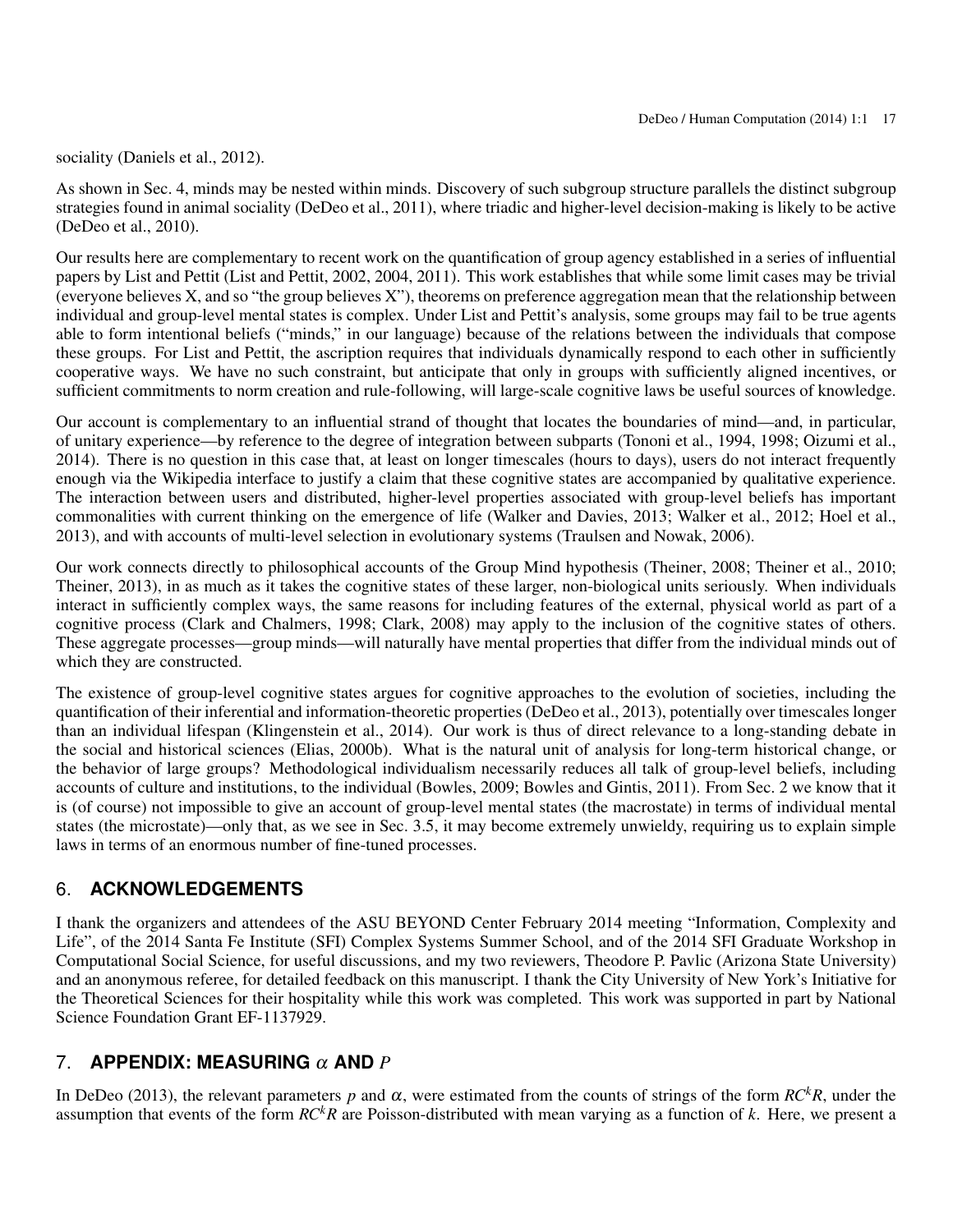simpler method for the estimation of  $\alpha$  and  $p$  from data. In particular, we estimate  $p$  and  $\alpha$  from observations of  $N(R|RC^k)$ ; using the binomial distribution, we maximize the posterior

<span id="page-13-0"></span>
$$
\log P(\text{data}|p,\alpha) = \sum_{i=1}^{\infty} (\log n_i! - \log k_i! - \log (n_i - k_i)!)
$$

$$
+ k_i \log \left(\frac{p}{(i+1)^{\alpha}}\right) + (n_i - k_i) \log \left(1 - \frac{p}{(i+1)^{\alpha}}\right), \tag{8}
$$

where  $n_i$  is the number of times one observes a string of length  $RC^i$ , and  $k_i$  is the number of times one observes a string of length *RCiR*. In words, each term in the sum is the log-likelihood of a string *RC<sup>i</sup>* being followed by a revert, given the choice of  $p$  and  $\alpha$ .

Eq. [\(8\)](#page-13-0) gives slightly different values for *p* and α than the estimation method of [DeDeo](#page-15-3) [\(2013\)](#page-15-3). In addition to being easier to compute, it makes fewer assumptions about the process—in particular, it does not require one assume that the number of sequences of the form  $RC<sup>k</sup>R$  is much less than the total length of the series.

Using Eq. [\(8\),](#page-13-0) it is simple to estimate more complicated conditional probabilities, as required in Sec. [4.](#page-9-0) Consider the probability that an editor performs a revert action, given (1) *k* cooperative events have been seen and (2) the editor has previously interacted with the page,

$$
P(R|RC^k, \text{int}) = \frac{p_{\text{int}}}{(k+1)^{\alpha_{\text{int}}}}.
$$
\n(9)

One can find the maximum a posteriori values of  $p_{int}$  and  $\alpha_{int}$  by reference to  $n_{i,int}$  and  $k_{i,int}$ , where  $n_{i,int}$  is the number of times a cooperative sequence of length *i* is followed by a *C* or *R* move by an editor who has previously interacted with the page, and  $k_{i, \text{int}}$  is the number of times a cooperative sequence of length *i* is terminated by an *R* move by an editor who has previously interacted with the page.

## 8. **APPENDIX: THE DISTANT REVERT PROBLEM**

Detecting reverts by looking for the exact replication of page content ("hash-reverts") across two edits is a standard method in research into Wiki-like interactions. However, such a technique may miss an important feature of "undo-like" conflict.<sup>[5](#page-13-1)</sup> If we index all "C" edits by the sum total of content changes they make, then we can index "R"-type edits by the set of "C" edits they undo. For example, consider the following sequence of page contents:

Version 1, User A George Washington was our first president. Version 2, User B George Washington was our first president. Famously, he cut down a cherry tree while young. Version 3, User C George Washington was our first president. Famously, he cut down a cherry tree while young. He warned against the formation of political parties. Version 4, User D George Washington was our first president.

He warned against the formation of political parties.

In the standard method of tracking revert behavior, this sequence contains no hash-reverts—no complete page text appears twice—and would be recorded as *CCCC*. However, notice that User D, while not undoing the work of User C, does undo the work of User B: she deletes the apocryphal story of Washington cutting down the cherry tree. It is reasonable to imagine

<span id="page-13-1"></span><sup>&</sup>lt;sup>5</sup>I am grateful to one of my referees, Theodore P. Pavlic, for drawing this feature of Wiki-like conflict to my attention.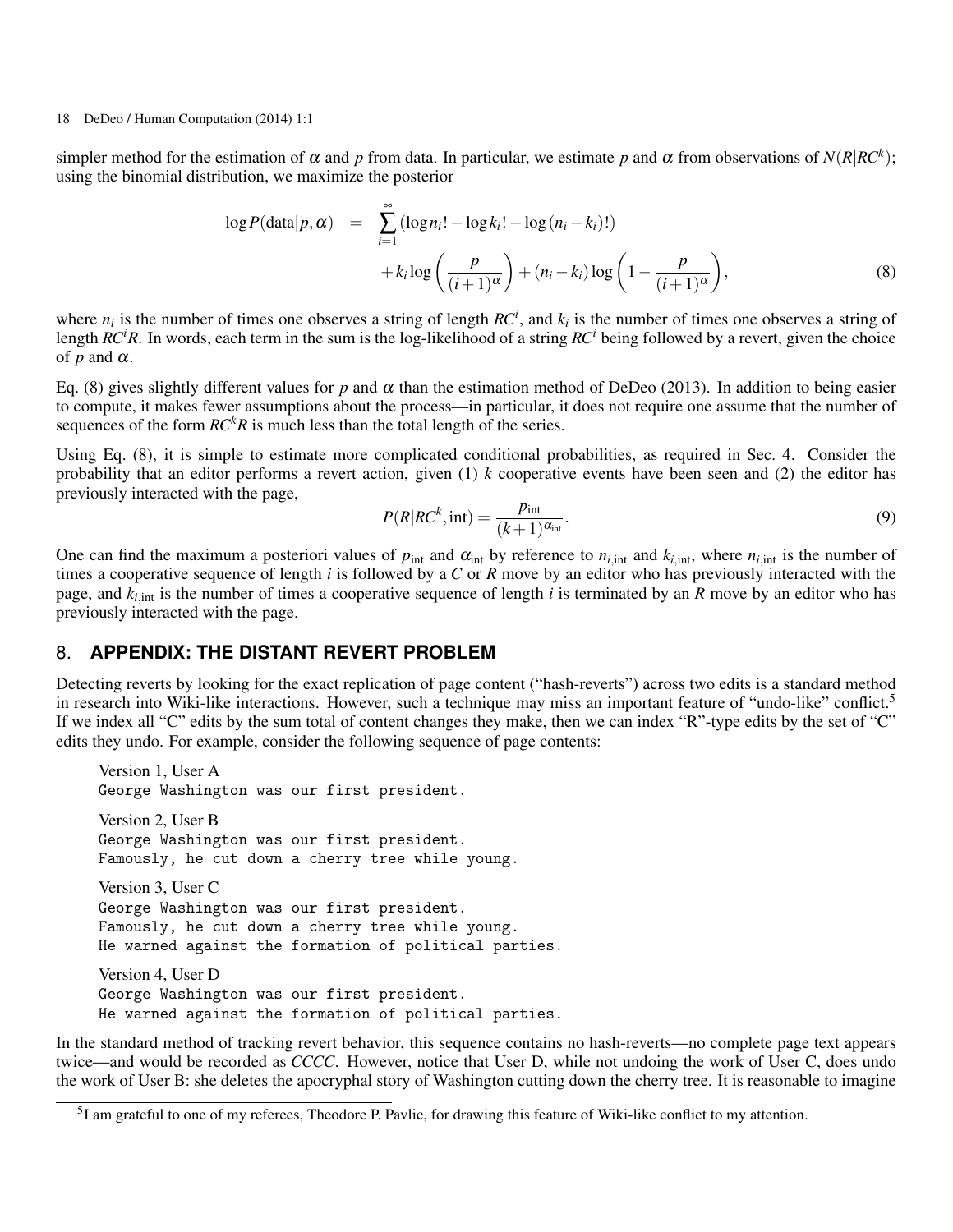tracking this sequence as  $C_1C_2C_3R_2-i.e.$ , the last edit as a reversion of the edit  $C_2$ . Depending on the relative rates at which users make edits, and other users disagree with those edits and undo them, the dynamics of distant reverts can obey very different laws from those of hash-reverts; indeed, it is possible for distant reverts to be uncorrelated (*i.e.*, follow an exponential distribution with  $\alpha$  equal to zero in Eq. [\(1\)\)](#page-4-2) while hash-reverts appear correlated.

Tracking of these distant reverts is non-trivial; it is most easily done by defining an edit as a set of minimum-Levenshtein distance edits, using a tool such as UNIX diff. We can then define a distant revert as a new edit whose diff is the exact opposite of a previous edit: all additions become deletions, all deletions become additions, and all changes are reversed. An example of a distant revert is the pair of edits made by users Wiki alf and Joker123192 to the George\_W.\_Bush page; on 18 May 2009, Wiki alf adds a paragraph; and on 29 May 2009, 32 edits later, Joker 123192 takes it back out.<sup>[6](#page-14-0)</sup>

For the George\_W.\_Bush page, inclusion of these single-index reverts increases the number of reverts counted from 14,976 to 15,982; this shifts  $\alpha$  from 0.41  $\pm$  0.02 to 0.38  $\pm$  0.02. UNIX diff works newline-by-newline, so that if Edit 1 adds a sentence, Edit 2 adds a sentence to the same paragraph, and Edit 3 deletes the sentence added in Edit 1, this will appear as a change, rather than a deletion. One can instead work sentence-by-sentence, to look for potential disagreements about content internal to a paragraph. Doing so finds a total of 16,021 reverts, and (within error) does not change the estimate of  $\alpha$ . Note our estimate of  $\alpha$  for the George\_W.\_Bush differs from that in [DeDeo](#page-15-3) [\(2013\)](#page-15-3); this is both because we include more data (through 4 July 2014), and because we use an improved method for the estimation of  $p$  and  $\alpha$ .

Strong norms exist against hash-reverts. For example, the idea that a revert leads to the repetition of prior page content is often part of the definition of revert on Wikipedia itself.<sup>[7](#page-14-1)</sup> By contrast, Wikipedia norms are more ambiguous when it comes to distant reverts, and these reverts may be weaker signals of conflict. For intuition as to why, consider the following sequence:

Version 1, User A George Washington was our first president.

Version 2, User B George Washington was our first president. He was against political polarization.

Version 3, User C George Washington was our first president. He was against political polarization. He warned against the formation of political parties.

Version 4, User D George Washington was our first president. He warned against the formation of political parties.

Here, User D has partially reverted User B, as before; but (it may be inferred) in part because she might believe that User's C's addition renders User B's contribution moot, rather than because she believes User B's content to be unambiguously bad. If User B disagrees with User D, he may roll back to Version 3 or to Version 2; in either case, this will now appear as a hash-revert.

<span id="page-14-0"></span><sup>6</sup>See [https://en.wikipedia.org/w/index.php?title=Main\\_Page&diff=290774306&oldid=290770322](https://en.wikipedia.org/w/index.php?title=Main_Page&diff=290774306&oldid=290770322) and [https://en.wikipedia.org/w/](https://en.wikipedia.org/w/index.php?title=Main_Page&diff=293157787&oldid=292576084) [index.php?title=Main\\_Page&diff=293157787&oldid=292576084,](https://en.wikipedia.org/w/index.php?title=Main_Page&diff=293157787&oldid=292576084) last accessed 8 September 2014.

<span id="page-14-1"></span><sup>&</sup>lt;sup>7</sup> Reverting means undoing or otherwise negating the effects of one or more edits, which results in the page being restored to a previous version." (see [http://en.wikipedia.org/wiki/Help:Reverting\)](http://en.wikipedia.org/wiki/Help:Reverting). A weaker claim appears at [http://en.wikipedia.org/wiki/Wikipedia:](http://en.wikipedia.org/wiki/Wikipedia:Reverting) [Reverting:](http://en.wikipedia.org/wiki/Wikipedia:Reverting) "Reverting means reversing a prior edit, which typically results in the article being restored to a version that existed sometime previously." Both accessed 8 September 2014.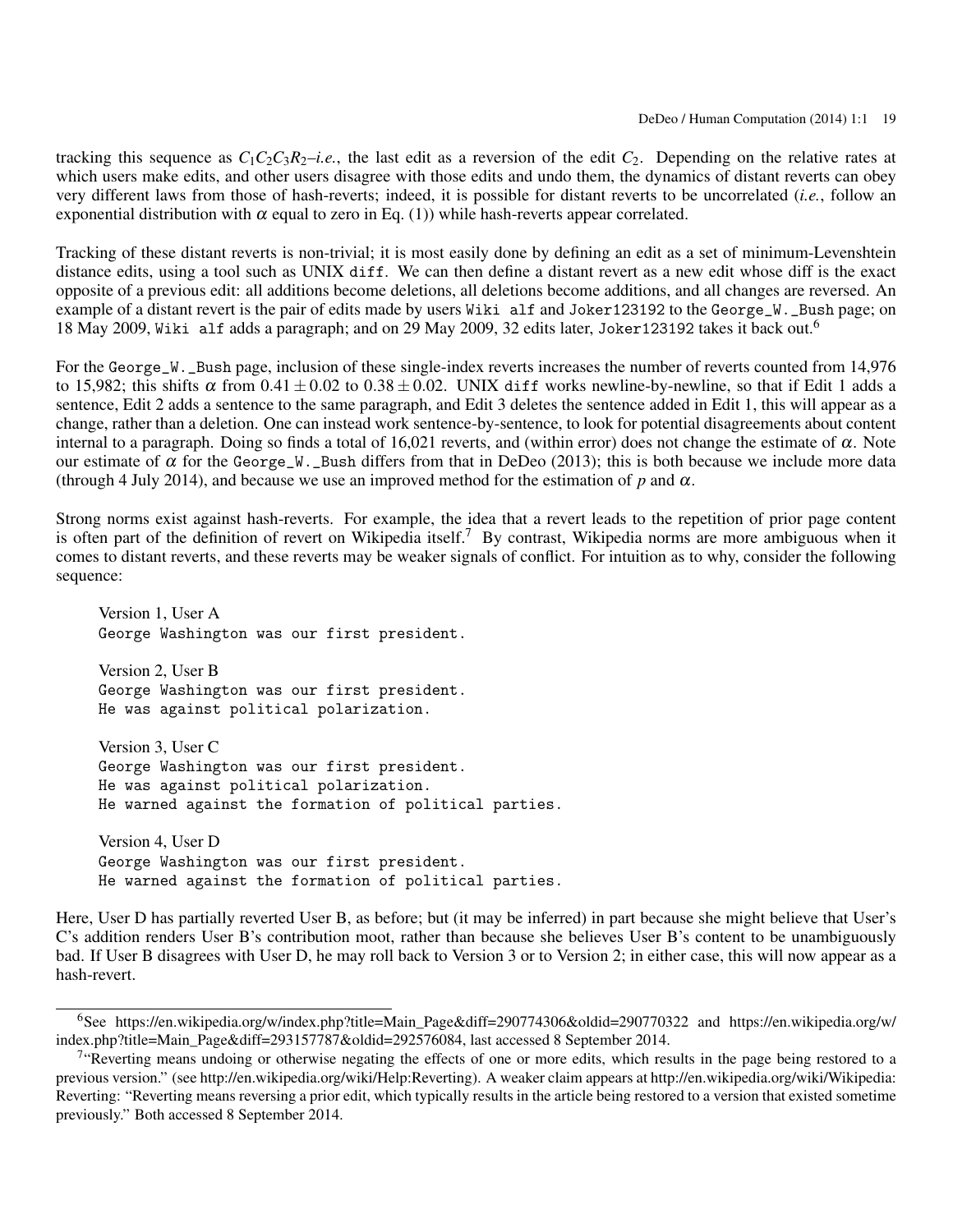## 9. **APPENDIX: WIKIPEDIA PAGES USED IN THIS ANALYSIS**

2006\_Lebanon\_War, Argentina, Atheism, Australia, Barack\_Obama, Blackout\_(Britney\_Spears\_album), Blink-182, Bob\_Dylan, Canada, Catholic\_Church, Che\_Guevara, China, Circumcision, Cuba, Eminem, France, Gaza\_War, Genghis\_Khan, George\_W.\_Bush, Girls'\_Generation, Global\_warming, God, Golf, Heroes\_(TV\_series), Hilary\_Duff, Hillary\_Rodham\_Clinton, Homosexuality, Hurricane Katrina, IPhone, Iraq War, Islam, Israel, John F. Kennedy, John Kerry, Lindsay Lohan, Linux, Lost (TV series), Mexico, Michael\_Jackson, Neighbours, New\_Zealand, Paris\_Hilton, Paul\_McCartney, Pink\_Floyd, RMS\_Titanic, Russo-Georgian\_War, Scientology, September\_11\_attacks, Shakira, Star\_Trek, Super\_Smash\_Bros.\_Brawl, Sweden, The\_Dark\_Knight\_-(film), The\_Holocaust, Turkey, United\_States, Virginia\_Tech\_massacre, Wikipedia, Wizards\_of\_Waverly\_Place, World\_War\_I, World War II, Xbox 360

#### 10. **REFERENCES**

<span id="page-15-0"></span>Arrow, K. J. (1994). Methodological Individualism and Social Knowledge. *The American Economic Review* 84, 2 (1994), pp. 1–9.

<span id="page-15-6"></span>Bar-Ilan, J and Aharony, N. (2014). Twelve years of Wikipedia research. In *Proceedings of the 2014 ACM conference on Web science*. 243–244.

<span id="page-15-28"></span>Bowles, S. (2009). *Microeconomics: Behavior, Institutions, and Evolution*. Princeton University Press.

<span id="page-15-15"></span>Bowles, S and Gintis, H. (2011). *A Cooperative Species: Human Reciprocity and its Evolution*. Princeton University Press.

<span id="page-15-24"></span>Clark, A. (2008). *Supersizing the Mind: Embodiment, Action, and Cognitive Extension*. Oxford University Press.

<span id="page-15-23"></span>Clark, A and Chalmers, D. (1998). The Extended Mind. *Analysis* 58, 1 (1998), 7–19. DOI:<http://dx.doi.org/10.1093/analys/58.1.7>

<span id="page-15-4"></span>Crutchfield, J. P and Young, K. (1989). Inferring statistical complexity. *Physical Review Letters* 63, 2 (1989), 105.

<span id="page-15-19"></span>Daniels, B. C, Krakauer, D. C, and Flack, J. C. (2012). Sparse code of conflict in a primate society. *Proceedings of the National Academy of Sciences* 109, 35 (2012), 14259–14264. DOI:<http://dx.doi.org/10.1073/pnas.1203021109>

<span id="page-15-5"></span>DeDeo, S. (2011). Effective theories for circuits and automata. *Chaos* 21, 3 (2011), 037106. DOI:<http://dx.doi.org/10.1063/1.3640747>

<span id="page-15-3"></span>DeDeo, S. (2013). Collective Phenomena and Non-Finite State Computation in a Human Social System. *PLoS one* 8, 10 (2013), e75818.

<span id="page-15-25"></span>DeDeo, S, Hawkins, R. X, Klingenstein, S, and Hitchcock, T. (2013). Bootstrap methods for the empirical study of decision-making and information flows in social systems. *Entropy* 15, 6 (2013), 2246–2276.

<span id="page-15-21"></span>DeDeo, S, Krakauer, D, and Flack, J. (2010). Inductive game theory and the dynamics of animal conflict. *PLoS computational biology* 6, 5 (2010), e1000782.

- <span id="page-15-20"></span>DeDeo, S, Krakauer, D, and Flack, J. (2011). Evidence of strategic periodicities in collective conflict dynamics. *Journal of The Royal Society Interface* 8, 62 (2011), 1260–1273.
- <span id="page-15-2"></span>Elias, N. (2000)a. *The Civilizing Process: Sociogenetic and Psychogenetic Investigations*. Wiley. Second Edition of 1939 Text, edited by Dunning, E., Goudsblom, J., and Mennell, S.

<span id="page-15-27"></span>Elias, N. (2000)b. *The Society of Individuals*. Wiley. Edited by Michael Schroter, translated by Edmund Jephcott; first edition, 1987.

<span id="page-15-16"></span>Frey, S and Goldstone, R. L. (2013). Cyclic game dynamics driven by iterated reasoning. *PLoS one* 8, 2 (2013), e56416.

<span id="page-15-12"></span>Fudenberg, D and Tirole, J. (1991). *Game Theory*. MIT Press.

- <span id="page-15-18"></span>Gigerenzer, G and Todd, P. M. (1999). *Simple heuristics that make us smart*. Oxford University Press.
- <span id="page-15-17"></span>Gintis, H. (2014). *The Bounds of Reason: Game Theory and the Unification of the Behavioral Sciences*. Princeton University Press. Second edition.

<span id="page-15-9"></span>Greenstein, S and Zhu, F. (2012). Is Wikipedia Biased? *The American Economic Review* 102, 3 (2012), 343–348.

<span id="page-15-10"></span>Halfaker, A, Geiger, R. S, Morgan, J. T, and Riedl, J. (2012). The rise and decline of an open collaboration system: How Wikipedia's reaction to popularity is causing its decline. *American Behavioral Scientist* 57, 5 (2012), 665–688. DOI:<http://dx.doi.org/10.1177/0002764212469365>

<span id="page-15-13"></span>Hayek, F. A. (1945). The use of knowledge in society. *The American Economic Review* 35, 4 (1945), 519–530.

<span id="page-15-14"></span>Hazard, P. (2013). *The crisis of the European mind, 1680–1715*. New York Review of Books.

<span id="page-15-22"></span>Hoel, E. P, Albantakis, L, and Tononi, G. (2013). Quantifying causal emergence shows that macro can beat micro. *Proceedings of the National Academy of Sciences* 110, 49 (2013), 19790–19795.

<span id="page-15-7"></span>Jemielniak, D. (2014). *Common Knowledge?: An Ethnography of Wikipedia*. Stanford University Press.

<span id="page-15-8"></span>Kiesler, S, Kraut, R, Resnick, P, and Kittur, A. (2012). Regulating Behavior in Online Communities. In *Building Successful Online Communities: Evidence-Based Social Design*, R.E. Kraut, P. Resnick, S. Kiesler, M. Burke, Y. Chen, N. Kittur, J. Konstan, Y. Ren, and J. Riedl (Eds.). MIT Press.

<span id="page-15-1"></span>Kirman, A. (2010). *Complex economics: individual and collective rationality*. Routledge.

- <span id="page-15-11"></span>Kittur, A and Kraut, R. E. (2010). Beyond Wikipedia: coordination and conflict in online production groups. In *Proceedings of the 2010 ACM conference on Computer Supported Cooperative Work*. ACM, 215–224.
- <span id="page-15-26"></span>Klingenstein, S, Hitchcock, T, and DeDeo, S. (2014). The civilizing process in London's Old Bailey. *Proceedings of the National Academy of Sciences* 111, 26 (2014), 9419–9424.